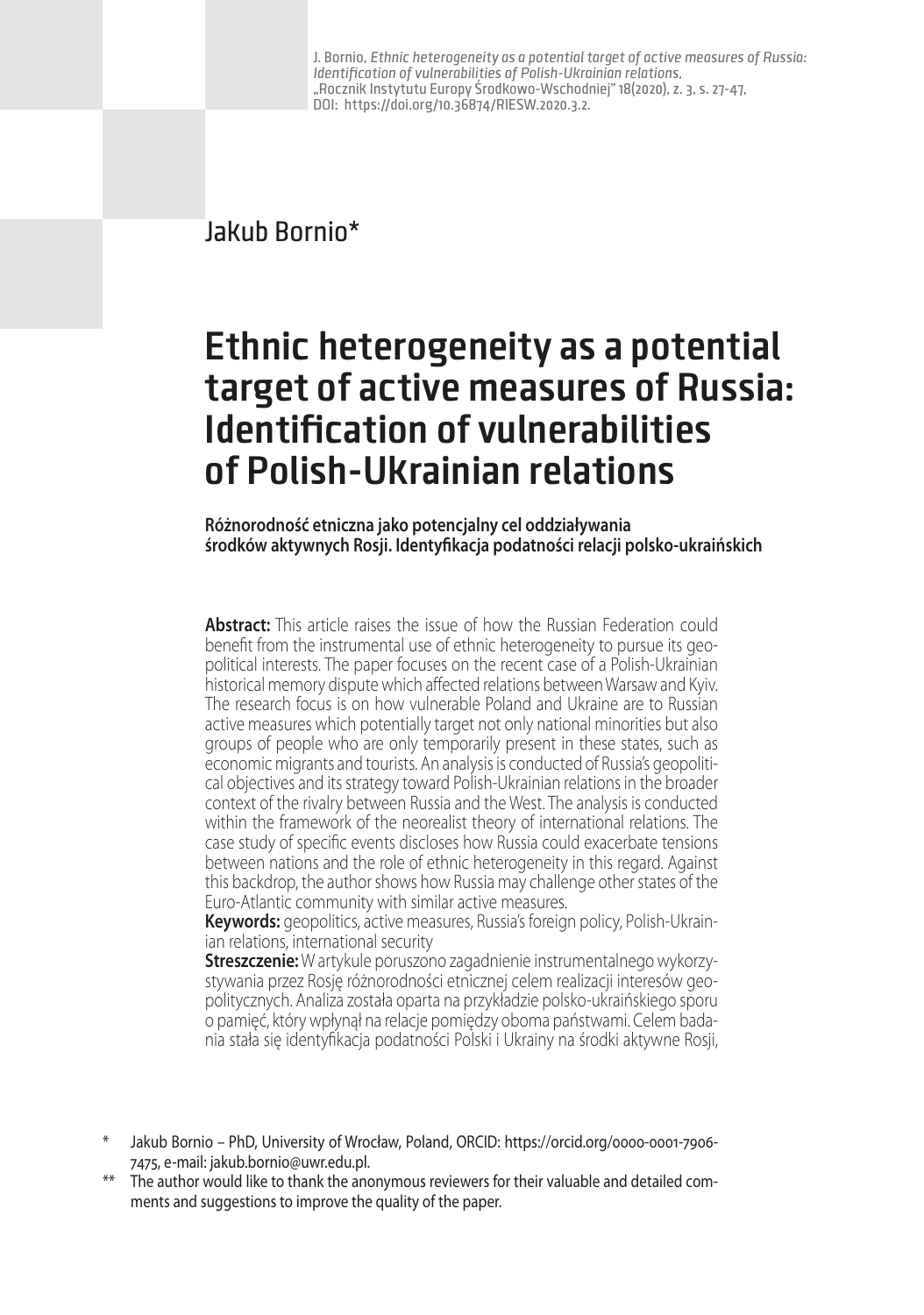które za cel mogą obrać zarówno mniejszości narodowe, jak i grupy obywateli obu tych państw, które jedynie czasowo przebywają w jednym z nich (np. migrantów ekonomicznych, turystów). W ramach analizy zidentyfikowano geopolityczne interesy Rosji i jej strategię wobec relacji Polski i Ukrainy, pod kreślając przy tym szerszy kontekst rywalizacji zachodnio-rosyjskiej. Studium przypadku konkretnych wydarzeń ukazuje, w jaki sposób Rosja może stać się beneficjentem sporu polsko-ukraińskiego i w jaki sposób może go zaostrzać, wykorzystując środki aktywne i różnorodność etniczną. Na tym tle ukazane zostało, jak środki aktywne Rosji mogą zagrażać innym państwom wspólnoty euroatlantyckiej. Analiza została poczyniona w oparciu o założenia teoretycz ne neorealistycznej szkoły stosunków międzynarodowych.

**Słowa kluczowe:** geopolityka, środki aktywne, polityka zagraniczna Rosji, relacje polsko-ukraińskie, bezpieczeństwo międzynarodowe

## **Introduction**

Russia has been actively engaged within East-Central Europe for centuries, trying to achieve its geopolitical objectives. However, regardless of its ambitions Russia nowadays is mostly unwelcome by a vast majority of states in the region and is perceived as a threat to the security of some of them. Consequently, Russia which is lacking attractiveness must use various tools and methods to put pressure on some states in line with its strategy. This article raises the issue of how the Russian Federation could benefit from the instrumental use of ethnic heterogeneity in the region in order to pursue its geopolitical interests. Against this backdrop, this paper analyses the vulnerability of Poland and Ukraine to these external aggressive and provocative acts as well as Russian geopolitical interests in such acts. It argues that Polish-Ukrainian relations are vulnerable to Russian active measures which may potentially target ethnic heterogeneity in line with a "divide and rule" approach. Because of the very unique character of active measures as well as the lack of methodological tools the author has refrained from disclosing perpetrators of concrete operations. An intelligence or investigative journalism approach seems to be more relevant in this matter. Thus by analyzing several case studies the author focuses instead on identifying vulnerabilities of Poland and Ukraine to potential Russian activities. Both the objectives of the analysis as well as current interna-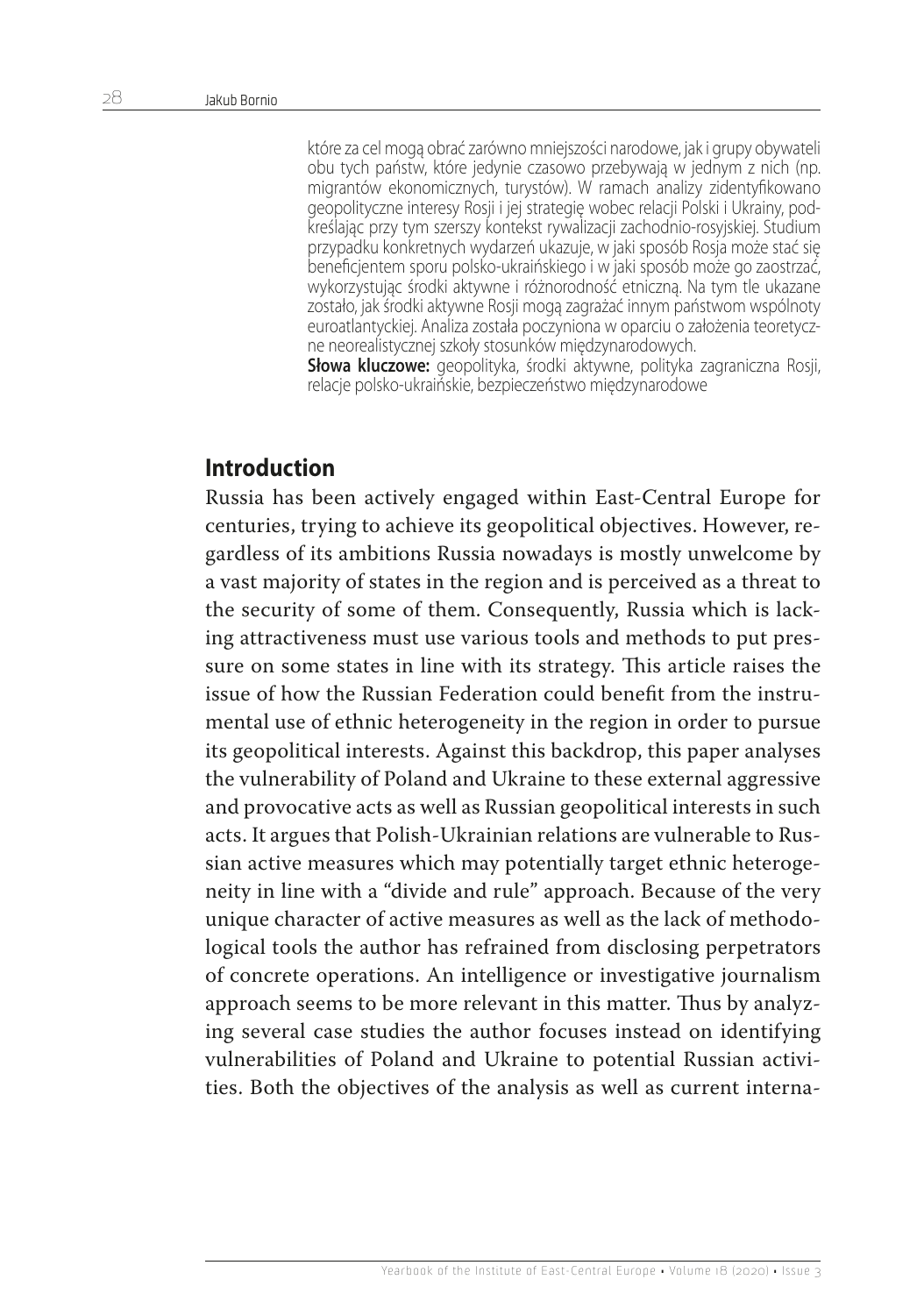tional relations<sup>1</sup> make neorealism and its assumptions<sup>2</sup> valuable in the context of this research.

**1. The concept of active measures**<br>
• The concept of active measures (*aktivnyye meropriyatiya*) was developed by the Bolsheviks and the Soviet secret services. After the dissolution of the KGB, the concept was incorporated into the modus operandi of the secret services in modern Russia.3 Generally speaking, this term includes the entire array of intelligence activities, instruments, methods, and assets which are to be used to influence the politics of targeted states in line with Russia's interests. "The concept of 'active measures' covers offensive undertakings aimed at disinformation, deception, sabotage, destabilization, and espionage"4 by using various tools and methods such as inspiring the rebellious masses, support for excluded social groups or people loyal to Moscow, producing fake news, spreading Russian narration of current or historical events, intensifying national or ethnic conflicts, kinetic attacks, as well as any other provocative actions. All of the above are coherent components of a larger strategy which is to target societies within specific states as well as to reshape that state's policies.5 "Some of these assets are controlled by Russian intelligence […], while others

- **2** These, among others, are anarchic world systems and the primary role of the state within this system, eternal rivalry between the states, the willingness of the state to use force and the necessity of being prepared for such a scenario as well as unique influence of outer factors (structural-level in the neorealist approach) on the states' behaviours.
- **3** J. Darczewska, P. Żochowski, 'Active measures. Russia's key export', *CES Point of view*, no. 64, June 2017, www.osw.waw.pl/sites/default/files/pw\_64\_ang\_active-measures\_net\_0.pdf [2020-01-05]; I. Juurvee, 'The resurrection of "active measures": Intelligence services as a part of Russia's influencing toolbox', *Hybrid CoE Strategic Analysis,* April 2018, www.hybridcoe.fi/wp-content/ uploads/2018/05/Strategic-Analysis-2018-4-Juurvee.pdf[2020-01-07]; M. Strokan, B. Taylor, 'Intelligence', in: *Routledge Handbook of Russian Foreign Policy*, ed. A.P. Tsygankov, Routledge, 2018, p. 162.
- **4** J. Darczewska, P. Żochowski, 'Active measures…', pp. 13-14.
- **5** See more on "active measures" in: J. Darczewska, P. Żochowski, 'Active measures*…*'; I. Juurvee, 'The resurrection of "active measures"…'; M. Strokan, B. Taylor, 'Intelligence…'; M. Galeotti, 'Controlling Chaos: How Russia Manages Its Political War in Europe', European Council on Foreign Relations, *Policy Brief*, no. 228, 2017.

**<sup>1</sup>** I.e. Russia's willingness to demonstrate its assertiveness by military means, or regional military conflicts.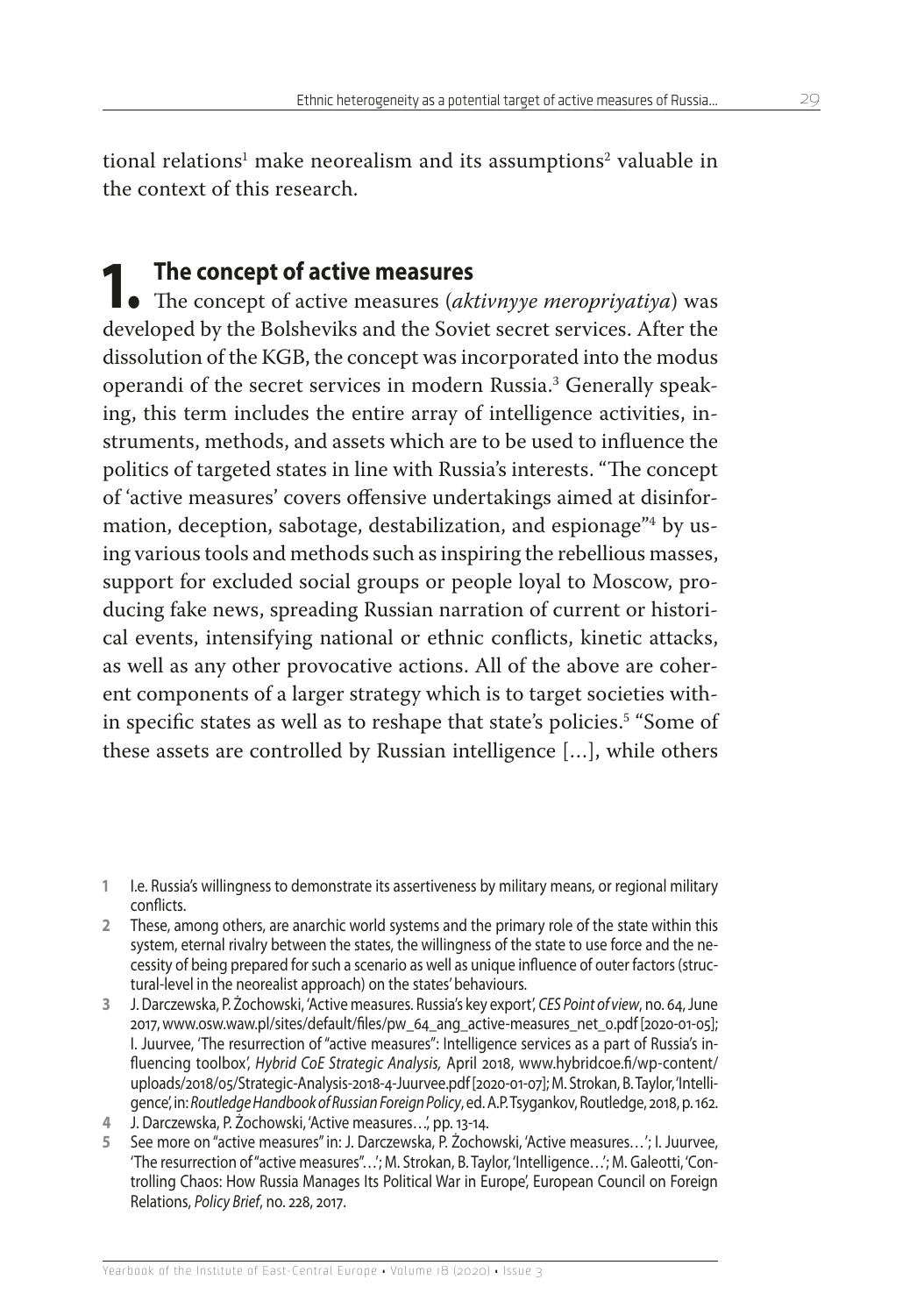share values or sympathize with Russia."6 Noteworthy, the nature of active measures "reflects the relative weakness of Russia, which lacks the economic, political, and soft power strength to directly challenge a much stronger West."7

**2.** Geopolitical background<br>
The fall of the Soviet Union entailed critical changes in the geopolitics of East-Central Europe as well as on a global scale. For the Russian Federation (RF) the collapse of the USSR was "a major geopolitical disaster of the century. As for the Russian nation, it became a genuine drama,"8 as expressed by Vladimir Putin. The widespread acceptance of the 2014 Crimea annexation among Russians and a simultaneous increase of public support for Vladimir Putin<sup>9</sup> strongly suggest that Russians long for their "lost empire."

The politics of some of the ex-Soviet Republics which have been gaining independence shrank the Russian zone of influence. In claiming the exclusive right of influence over the region, Russia described it as "near abroad." The progressive enlargements eastward by NATO and the EU posed a great challenge to the RF and were interpreted as a direct threat to its national security. Economically weak and mostly unwelcome (due to its imperial heritage) Russia lacked the means to keep control over the former Eastern Bloc and ex-Soviet states.

However, Russia possessed an entire scope of "hard power" assets. They were not limited to conventional warfare. From the perspective of the raised research problem the active measures which could potentially influence ethnic heterogeneity<sup>10</sup> are crucial. One of the most evident examples is the Russian diaspora which remained outside the RF borders, on the ex-Soviet territory, not to mention the consid-

- **7** M. Galeotti, 'Controlling Chaos…', p. 2.
- **8** V. Putin, 'Annual Address to the Federal Assembly of the Russian Federation', kremlin.ru, April 2005, www.en.kremlin.ru/events/president/transcripts/22931 [2019-10-15].
- **9** H. Balzer, 'The Ukraine Invasion and Public Opinion', *Georgetown Journal of International Affairs*, vol. 16, no. 1, 2015, pp. 82-85.
- **10** The term ethnic heterogeneity for the purpose of this article refers not only to those who permanently inhabit a single state but is understood also in a broader sense and includes also temporary economic migrants and tourists.

**<sup>6</sup>** G.H. Karlsen, 'Divide and rule: ten lessons about Russian political influence activities in Europe', *Palgrave Communications*, vol. 5, 2019.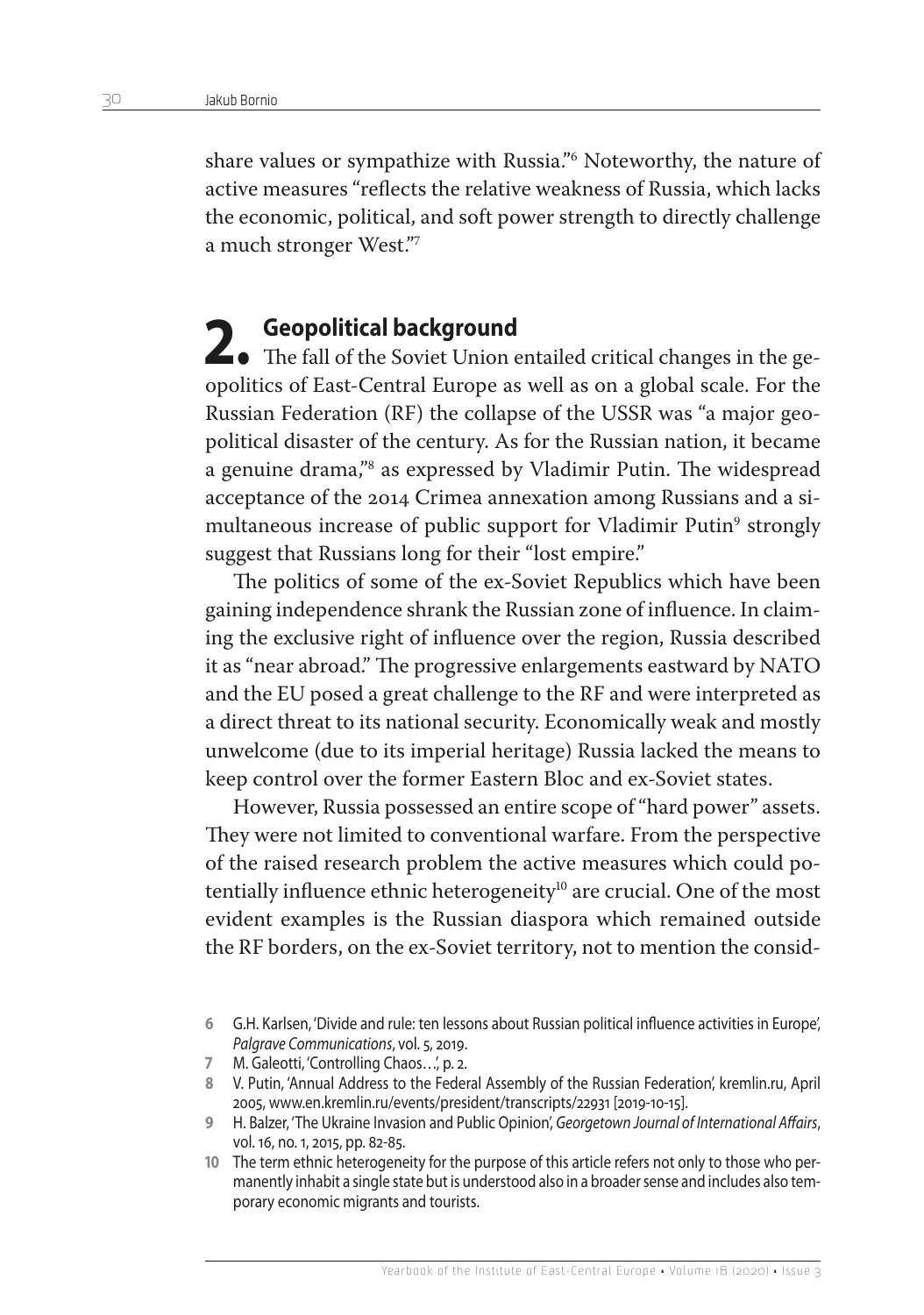erably larger group of Russian speakers. This was obviously noticed by the Russian highest authorities, who use this argument to contest post-Cold War reality or to justify their actions.<sup>11</sup> The large Russian diaspora in the territory of the "near abroad" became a useful instrument of pressure which allows Russia to assert its interests. The need for protection of Russian citizens with military means has even been sanctioned by law<sup>12</sup> and included in strategic documents.<sup>13</sup> This social group becomes an advantageous and prospective foundation for mass revolt. The concept of "russkiy mir" may also be perceived as a way to win the support of international public opinion or at least their tacit consent in order to legitimize Russia's actions. In this context minorities as an active measure have a broad influence that extends beyond just regional.

Russia's policy of minorities management was not limited merely to the Russian diaspora. In general, the heterogeneity of ex-Soviet space allowed Russia to instrumentalise conflicts in the whole 'near abroad' by interfering in de facto states which served as a means to inhibit the Euro-Atlantic path of development of ex-Soviet states. However, Russia has not limited its activities towards the states which remained in the grey zone of security. Russian minorities in the Baltic States also became a significant instrument of pressure on their governments.<sup>14</sup> Russia has managed conflicts also between some non-Russian ethnic groups. It should be noted that not only heterogeneity but also historical experience within East-Central Europe (both supplementary to each other) enables Russia to use conflicts between nations in order to achieve its strategic objectives. Due to the unique character of the Polish-Ukrainian relations, they also seem to be a potential field of interest for Russian active measures.

- **11** See e.g. V. Putin, 'Annual Address…'
- **12** See 2009 amendment to the Law on Defence, Art. 10: 2\_1: 3, Law on Defence, *FEDERAL'NYY ZA-KON Ob oborone*, 1996.
- **13** President of the Russian Federation, *Voyennaya doktrina Rossiyskoy Federatsii*, 25 December 2014.
- **14** See e.g. G.H. Karlsen, 'Divide and rule…'; F.S. Larrabee et al., *Russia and the West After the Ukrainian Crisis. European Vulnerabilities to Russian Pressures*, RAND 2017, www.rand.org/pubs/research\_reports/RR1305.html [2020-01-10].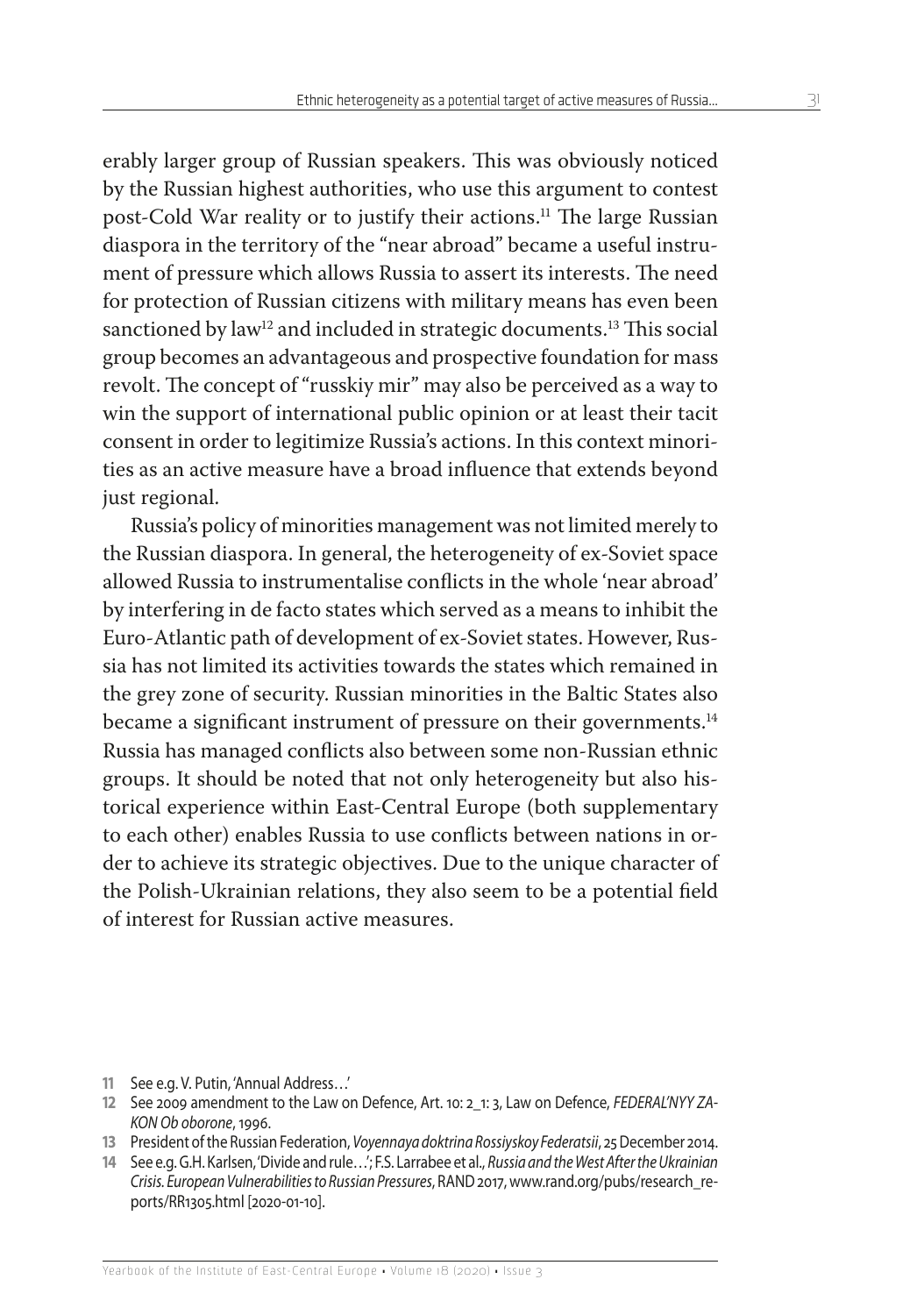**3. Poland – Ukraine – Russia Triangle<br>
When Ukraine gained independence, its elites faced decision**making dilemmas concerning the character and direction of both internal and foreign policy of the newly established state. While the former Soviet satellite states and even some ex-Soviet republics became members of the Euro-Atlantic integration structures, Ukraine remained in the grey zone of security. For more than two decades Ukraine has been alternately following Western and Eastern paths of development or has been trying to balance between them. It seems that the Ukrainian crisis was the only real game-changer in this matter. Keeping Ukraine out of the Euro-Atlantic integration lies in the interests of Russia, and has many origins.

On the other hand, Poland, which incorporated the so-called "Giedroyc doctrine" into its eastern foreign policy, has been supporting the sovereignty of the ex-Soviet republics and their independence from Russia.15 The primary goal of such a strategy was to withstand Russia's imperial policy by pushing Russia into the Eurasian depth and creating a buffer zone which would separate Poland from Russia. When Poland joined NATO and the EU respectively, the essential objective of its eastern foreign policy became to bring Ukraine closer to the West.

Geopolitics determines the unique character of the Polish-Ukrainian partnership. Bilateral relations, however, are burdened by a troubled past. Historic animosities, including those between Poland and Ukraine, seem to be at the heart of the most important divisive tactics that Russia uses against Poland.<sup>16</sup> Historical conflicts and different perceptions of past events hinder effective cooperation and reduce public support of such cooperation.<sup>17</sup> Public support toward specific political activities seems to be extraordinarily important, due to the fact that in a democratic system it is almost impossible to exclude foreign policy from public debate. This implies that decision-makers have to take public opinion into account. Simultaneously, public opinion is influ-

**<sup>15</sup>** P. Kowal, *Testament Prometeusza. Źródła polityki wschodniej III Rzeczypospolitej*, Warszawa–Wojnowice 2018.

**<sup>16</sup>** P. Krekó et al., *The Weaponization of Culture: Kremlin's Traditional Agenda and the Export of Values to Central Europe*, Political Capital Institute, 4 August 2016, pp. 50, 53, www.politicalcapital.hu/ wp-content/uploads/PC\_reactionary\_values\_CEE\_20160727.pdf [2019-10-15].

**<sup>17</sup>** Indeed, the Polish-Ukrainian relations after 1991 were variable and often tense with historical issues being the main bone of contention.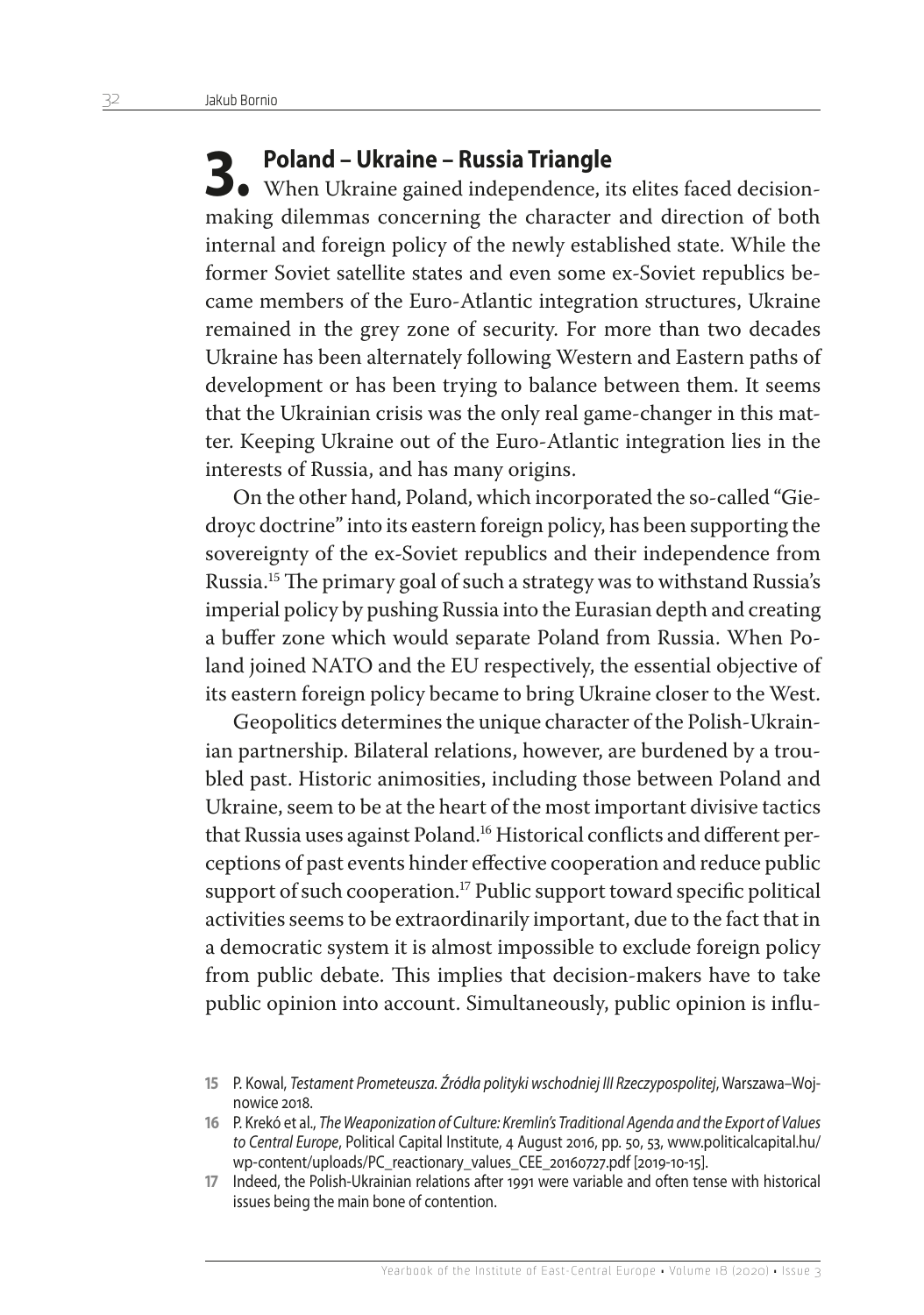enced not only by internal actors but also by external ones. Thus, social acceptance or disapproval of specific actions becomes a potential means which may be used by external actors. In this context, Polish-Ukrainian conflicts which emerged due to a difficult past is a potential target for Russia's active measures. Apart from the historical legacy, the presence of national minorities in both states<sup>18</sup> and the large-scale migration of Ukrainian citizens to Poland<sup>19</sup> also strengthen the Russian capability to interfere.

Russia's strategic interest in Ukraine is to keep it in between Western structures and Russia itself. The Russian annexation of Crimea and further escalation of warfare in Donbas were, however, merely ad hoc means. The long-term strategy towards Ukraine aims to reduce Western support for Ukraine and its Euro-Atlantic aspirations. The main objective of active measures is to discredit Ukraine and portray it as an unstable, untrustworthy state, ruled by an irrational or fascist regime.

# **4. Polish and Ukrainian perception of Russian interference**

It is a common belief among Polish and Ukrainian experts and politicians that Russia pursues wide-ranging efforts to drive a wedge between Poland and Ukraine. The strategic objectives of such operations are to decrease Poland's support for the post-Maidan Ukraine, to reduce the credibility of new Ukrainian elites, and to suspend Ukraine's cooperation with the West. It should be noted, however, that politicians might use such interpretations as a way to appease public opinion and bilateral relations, to seek a common enemy, or to explain the lack of resolution of a case.

**<sup>18</sup>** Around 144,000 Poles lived in Ukraine in 2001. Meanwhile, around 51,000 Polish citizens declared Ukrainian nationality, including dual nationality in 2011. In: State Statistic Committee of Ukraine, *All-Ukrainian population census 2001*, www.2001.ukrcensus.gov.ua/eng/results/general/nationality [2019-10-15]; Statistics Poland, *National Census of Population and Housing 2011*, www.stat.gov. pl/spisy-powszechne/nsp-2011/ [2019-10-15].

**<sup>19</sup>** Most of the sources state that the number of Ukrainian immigrants in Poland is currently around 1 million (see e.g. M. Jaroszewicz, 'Migration from Ukraine to Poland. The trend stabilises', *CES Report,* October 2018, www.osw.waw.pl/sites/default/files/Report\_Migration%20from%20Ukraine\_ net.pdf [2019-10-15]).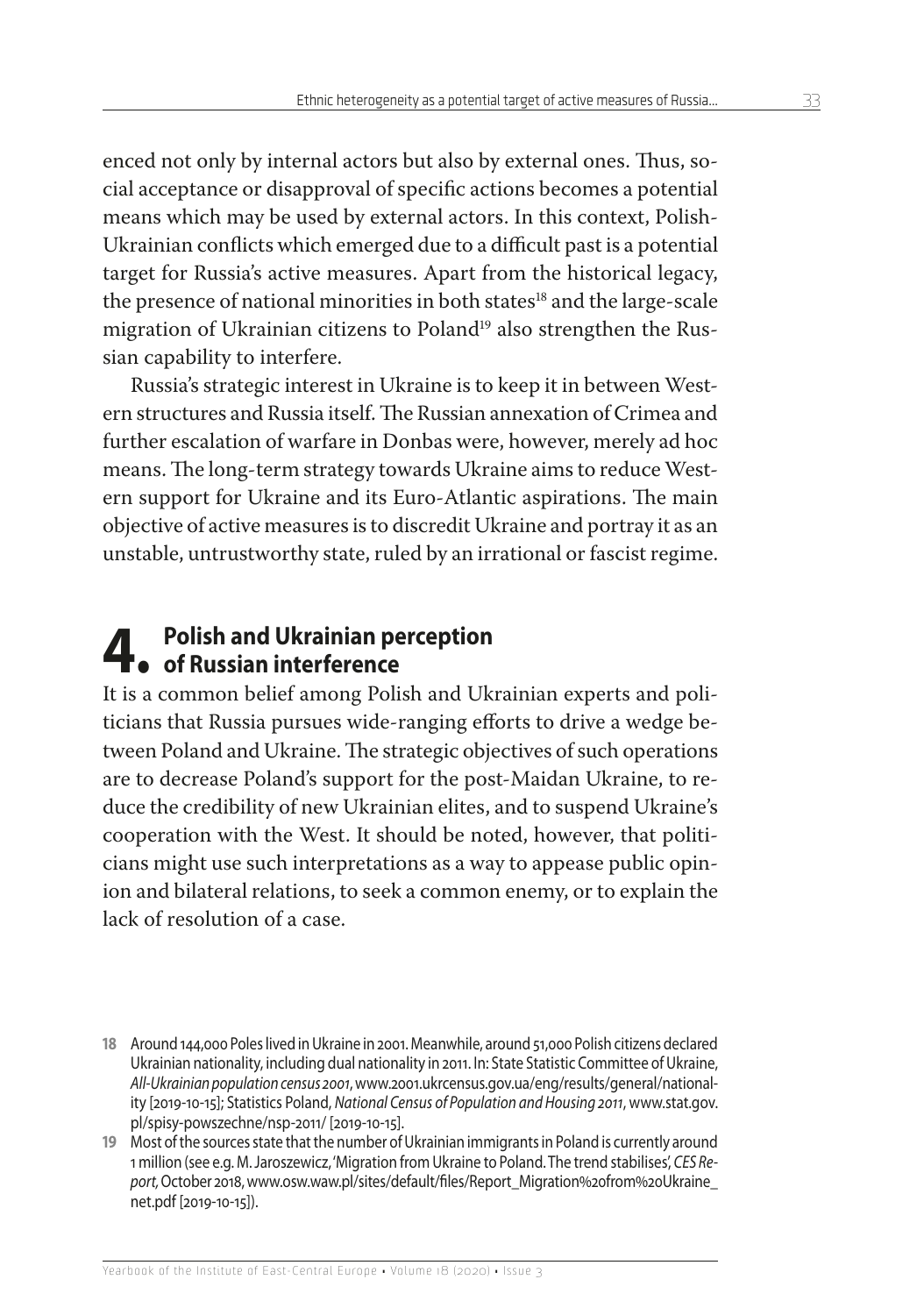Aleksander Kwaśniewski and Leonid Kuchma – then presidents of Poland and Ukraine – had already in 1997 emphasized that the causes of some of the Polish-Ukrainian historical conflicts originated outside both countries.20 In 2014, the Internal Security Agency of Poland (ABW) published a report on its activity. The authors state that:

"Activities of Russia's intelligence services towards Poland […] were subordinated to the Kremlin's propaganda strategy. [...] The objectives were, among others, to discredit Poland and other NATO members' standpoint towards the Ukrainian crisis as well as to emphasise complicated Polish-Ukrainian historical experience in order to provoke antagonisms between the citizens of both states."21

It should be noted, however, that this report should be interpreted as a counterintelligence measure as well. Przemysław Żurawski vel Grajewski, member of the National Development Council of Poland, stated that:

"The primary […] task for the Polish and Ukrainian states is to prevent a successful provocation based on the conflict over historical memory and which could result in new casualties. […] Russia is able to carry out terrorist attacks and is able to do it in Lviv or Przemyśl. However, in order for them to be reliable, an appropriate atmosphere would have to be created first."22

A number of other Polish sources also emphasize that Russia interferes with Polish-Ukrainian relations or at least benefits from their poor state.<sup>23</sup> The issue is similarly perceived by Ukrainian experts,<sup>24</sup> OSINT analysts,<sup>25</sup> and politicians. President Petro Poroshenko stat-

- **22** Fundacja Batorego, Dyskusja "Wołyń 1943 granice kompromisu"całość, 24 October 2016, https://youtu.be/lBpRwW0ZuuM [2019-10-15].
- **23** See e.g. M.L. Rey, 'Na wojnie z kłamstwem', *Nowa Europa Wschodnia*, vol. 6, 2017; P. Kost, 'Zamach w Łucku: Dlaczego Rosja skutecznie psuje relacje polsko-ukraińskie?', *Defence24*, 30 March 2017, www.defence24.pl/zamach-w-lucku-dlaczego-rosja-skutecznie-psuje-relacje-polsko-ukrainskie-3-czynniki [2019-10-15].
- **24** See e.g. B. Osadchuk, *Ukraina, Polska, świat*, Sejny 2010, p. 330.
- **25** 'Kremlin financing Polish radicals: tasks, payments, and reporting to Moscow', informnapalm.org, 18 March 2017, www.informnapalm.org/en/kremlin-financing-polish-radicals-tasks-paymentsreporting-moscow/ [2019-10-15].

**<sup>20</sup>** President of the Republic of Poland, President of Ukraine, *Wspólne oświadczenie prezydentów Polski i Ukrainy o porozumieniu i pojednaniu obu narodów*, Kyiv, 21 May 1997, www.pwin.pl/Publikacje/biu3\_151.pdf [2019-10-15].

**<sup>21</sup>** ABW, *Raport z działalności ABW w 2014 r.*, Warszawa 2015, p. 15, www.infolupki.pgi.gov.pl/sites/ default/files/czytelnia\_pliki/1/raport\_2015\_int.pdf [2019-10-15].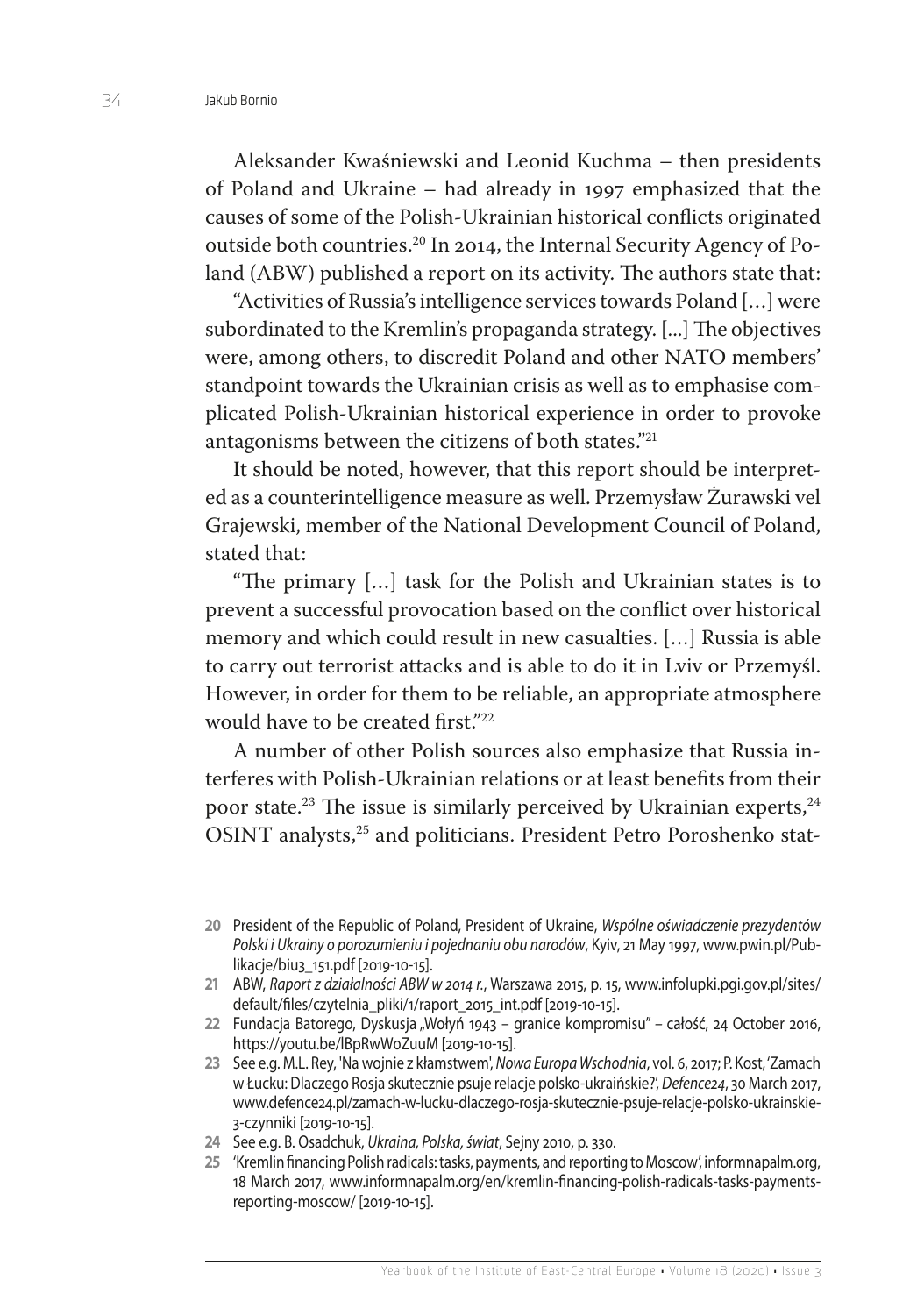ed in 2018 that "We – current generations of Ukrainians and Poles – have no right to make the present dependent on the past. Finally, as always, a third-party benefits from our conflict. […] the one who attacked our state from the East"<sup>26</sup>

The current president of Ukraine, Volodymyr Zelensky, also pointed out that the "tensions between Ukraine and Poland could be profitable for […] enemies."27 Shortly after the attack on the Polish consulate in Lutsk, Ukraine's ambassador to Poland Andrii Deshchytsia explained that "We are facing a new challenge. [...] We are so keen on developing bilateral cooperation and someone does not like it. I suspect people who do not like it are those who fight against Ukraine in the East."28 A group of Polish and Ukrainian experts who published a special bilingual report on bilateral relations were of the same opinion.<sup>29</sup> The issue did not remain unnoticed by international experts either.<sup>30</sup>

One should bear in mind, however, that the specific character of such actions makes it extremely hard to identify Russia as the perpetrator. This is particularly due to the fact that the actions are of an unofficial character and are undertaken by intelligence. At times, the inspiration is revealed but no direct responsibility can be identified. Nevertheless, by analyzing the specific events, one may identify vulnerable sectors of Polish-Ukrainian relations that could challenge their own as well as regional security.

- **27** Konferencja prasowa Prezydentów Polski i Ukrainy, prezydent.pl, 31 August 2019, https://youtu. be/T6cvUCvrR20 [2019-10-15].
- **28** 'Ambasador Ukrainy: to atak na stosunki polsko-ukraińskie', TVPInfo, 29 March 2017, www.tvp. info/29706800/ambasador-ukrainy-to-atak-na-stosunki-polskoukrainskie [2019-10-15].
- **29** Group of Polish-Ukrainian Dialogue, *Priorytetowe Partnerstwo. Wspólna wizja stosunków polsko- -ukraińskich*, Kyiv–Warsaw 2017, www.batory.org.pl/upload/files/pdf/Priorytetowe\_Partnerstwo. pdf, pp. 6-7 [2019-10-15].
- **30** P. Krekó et al., *The Weaponization of Culture*…, pp. 50-60; G. Woidelko, 'The Polish-Ukrainian Battle for the Past', *Carnegie Europe*, 15 December 2017, www.carnegieeurope.eu/strategiceurope/75029 [2019-10-15].

**<sup>26</sup>** 'Poroshenko: Vid superechky pol's'koho ta ukrayins'koho narodiv vyhraye lyshe tretiy', *Ukrayins'ka Pravda*, 8 July 2018, www.pravda.com.ua/news/2018/07/8/7185669/ [2019-10-15].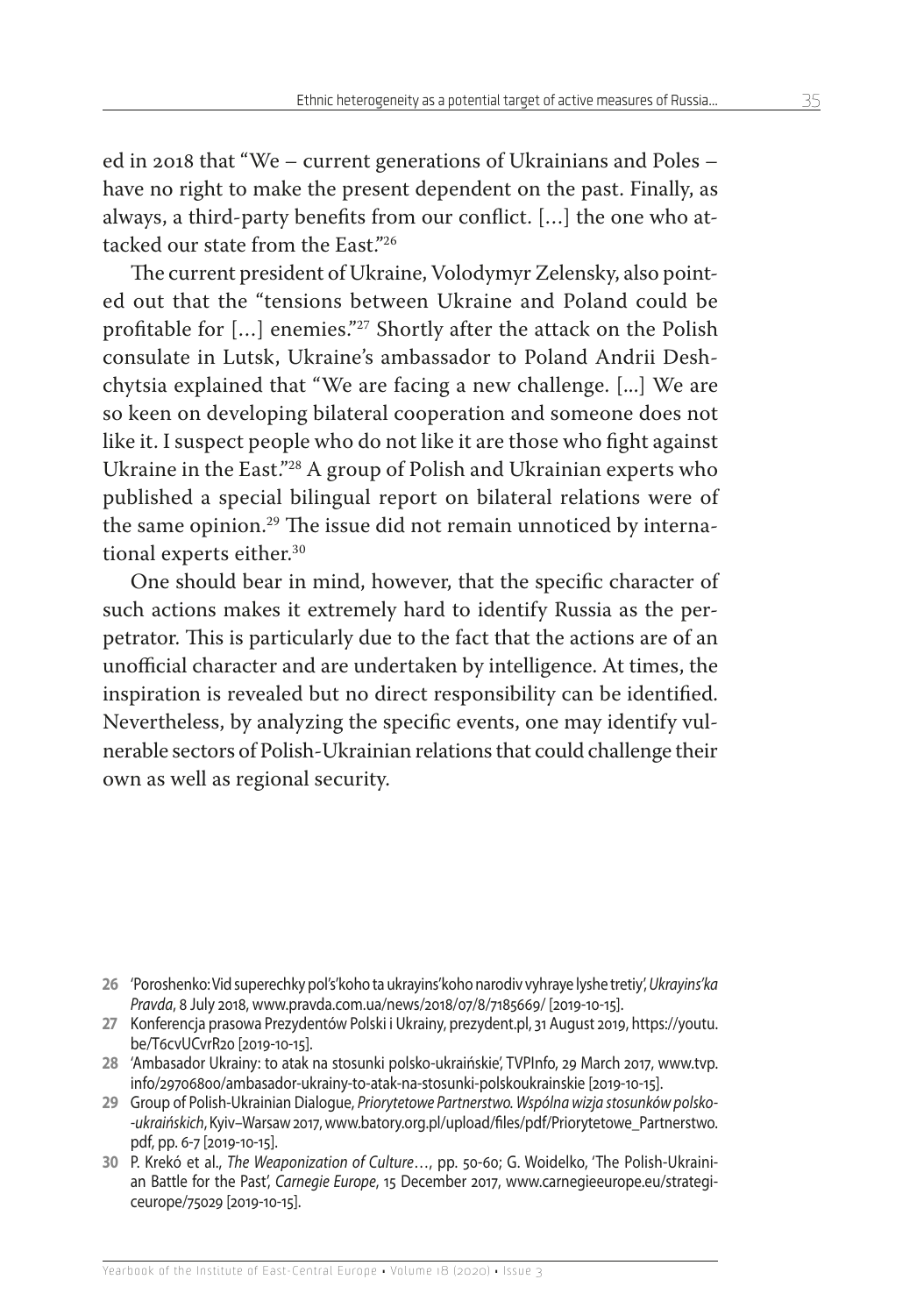**5. Main events** The poor state of the relations between Poland and Ukraine dates back to 2015 and is related to the significant shift in the historical policy performed by the Ukrainian elites shortly after the Euromaidan revolution, and a more assertive attitude toward this policy which was expressed by the Polish government after the parliamentary and presidential elections in Poland in 2015.<sup>31</sup> The conflict was caused by varying perceptions of the historical events by the Polish and Ukrainian political elites. The problem intensified when the Polish government objected to the process of building a Ukrainian national identity based on the fascist movements from the 20<sup>th</sup> century and to cases of their glorification.32 It seems that varying perceptions of the mass crimes committed by the Ukrainian Nationalists against civilians in Volhynia and Eastern Galicia in the 1940s were the most conflictual. The Ukrainian side would often describe these events in the most neutral way possible,<sup>33</sup> while the Polish Sejm recognized these crimes as genocide.34 Ukrainian historical revisionism and Poland's harsh reaction to it intensified the bilateral dispute. Thus, aware of the current geopolitical situation, both states are partly responsible for exposing themselves to potential Russian active measures. Conflict over historical memory is a possible asset in order to reduce Poland's supportive actions for the rapprochement of Ukraine with the West on both social and political levels. The following sections unveil Poland's and Ukraine's vulnerabilities and potential objects of Russian active measures.

#### **5.1. Conflict over cemeteries and monuments**

In the years following the outbreak of the Ukrainian crisis, a conflict over monuments erupted between Poland and Ukraine. Between

- **33** G. Motyka, 'Nieustający polsko-ukraiński…', pp. 32-33, 36.
- **34** Sejm RP, Uchwała Sejmu Rzeczypospolitej Polskiej z dnia 22 lipca 2016 r. w sprawie oddania hołdu ofiarom ludobójstwa dokonanego przez nacjonalistów ukraińskich na obywatelach II Rzeczypospolitej Polskiej w latach 1943-1945, M.P. 2016, poz. 726.

**<sup>31</sup>** It should be noted, however, that the tensions over the history are nothing new for the Polish-Ukrainian relations. They emerged already in 2010 when president Viktor Yushchenko awarded Stepan Bandera the title of the Hero of Ukraine.

**<sup>32</sup>** See more on glorification in e.g. G. Motyka, 'Nieustający polsko-ukraiński spór o historię', *Sprawy Międzynarodowe*, no. 1, 2018, pp. 31-40; G. Woidelko, 'The Polish-Ukrainian Battle…'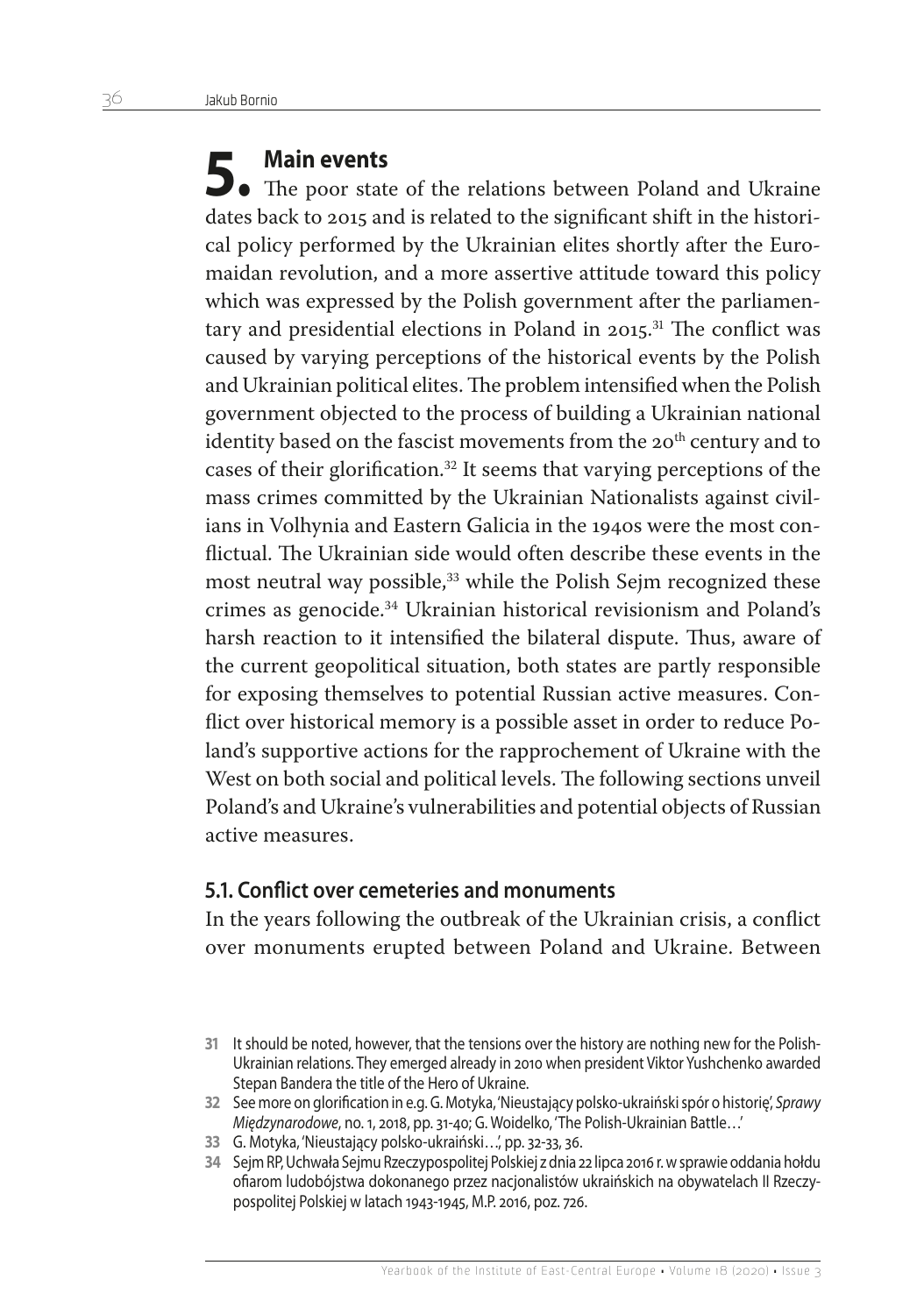2014 and 2016, fifteen Ukrainian monuments or graves were destroyed or desecrated in Poland, while in 2017 four Polish monuments or graves were destroyed in the territory of Ukraine.<sup>35</sup> The perpetrators of most of these activities were never arrested or identified.36 However, the sequence of events and the same modus operandi suggest that some of the actions were coordinated.37 Most of the monuments destroyed on the territory of Poland commemorated soldiers of the Ukrainian Insurgent Army (UPA). At the same time, the monuments destroyed in Ukraine mostly commemorated victims of the Ukrainian Nationalists and the Waffen SS Division 'Galizien' (in Huta Pieniacka) or even NKVD (in Bikivnya).

In January 2017, in Huta Pieniacka in the Lviv Oblast, unknown perpetrators blew up and marked with Ukrainian national colors as well as with black and red (colors referring to the Ukrainian nationalism) a monument commemorating Polish civilians murdered in 1944. One week after local Ukrainian activists rebuilt the monument, it was vandalized once again. In March 2017, two more cases of vandalism occurred almost simultaneously. First, unknown perpetrators splashed red paint on monuments in Lviv dedicated to the victims of the 1941 massacre of Lviv professors by German troops and a few days later, monuments in the Bykivnia cemetery were vandalized.<sup>38</sup> The following inscriptions appeared: "Death to *Lachs*" and "SS-Galizien" respectively, as well as a swastika. In April 2017, groups of Polish activists from the National Movement, with the approval of local

**<sup>35</sup>** Group of Polish-Ukrainian Dialogue, *Priorytetowe Partnerstwo…*, p. 9.

**<sup>36</sup>** *Report: Ukrainian minority and migrants from Ukraine in Poland. Discourse analysis*, ed. P. Tyma*,*  Ukrainians' Union in Poland, Warszawa 2018, p. 14, www.prostir.pl/wp-content/uploads/2018/05/ Ukrainian\_minority\_and\_migrants\_from\_Ukraine\_in\_Poland\_Discourse\_analysis.pdf [2019-10-15].

**<sup>37</sup>** Analysts emphasise that the actions were most probably carried out by far-right extremists. What is more, pro-Russian media were often well-informed and were the first to share the news about the provocations (see: P. Kost, 'Zamach w Łucku…'). It is very suggestive that "Videos of graves and commemorative sites being damaged […] along with the Camp of Great Poland logo, were available on the YouTube channel of Dawid Hudziec, editor of the 'Novorossia Today' portal" (see: *Report: Ukrainian minority and migrants*…, p. 29). What is more, "some other graves and monuments […] were marked […] with Polish national colours. That Polish national symbols were used purposefully is supported by the fact that similar means to convey and intensify the intended message were used in similar acts against Polish monuments in Ukraine" (see: *Report: Ukrainian minority and migrants…*, p. 12).

**<sup>38</sup>** 'More attacks on Polish WWII memorials in Ukraine', *Polish Press Agency*, 13 March 2017, www.archiwum.thenews.pl/1/10/Artykul/297575 [2019-10-15].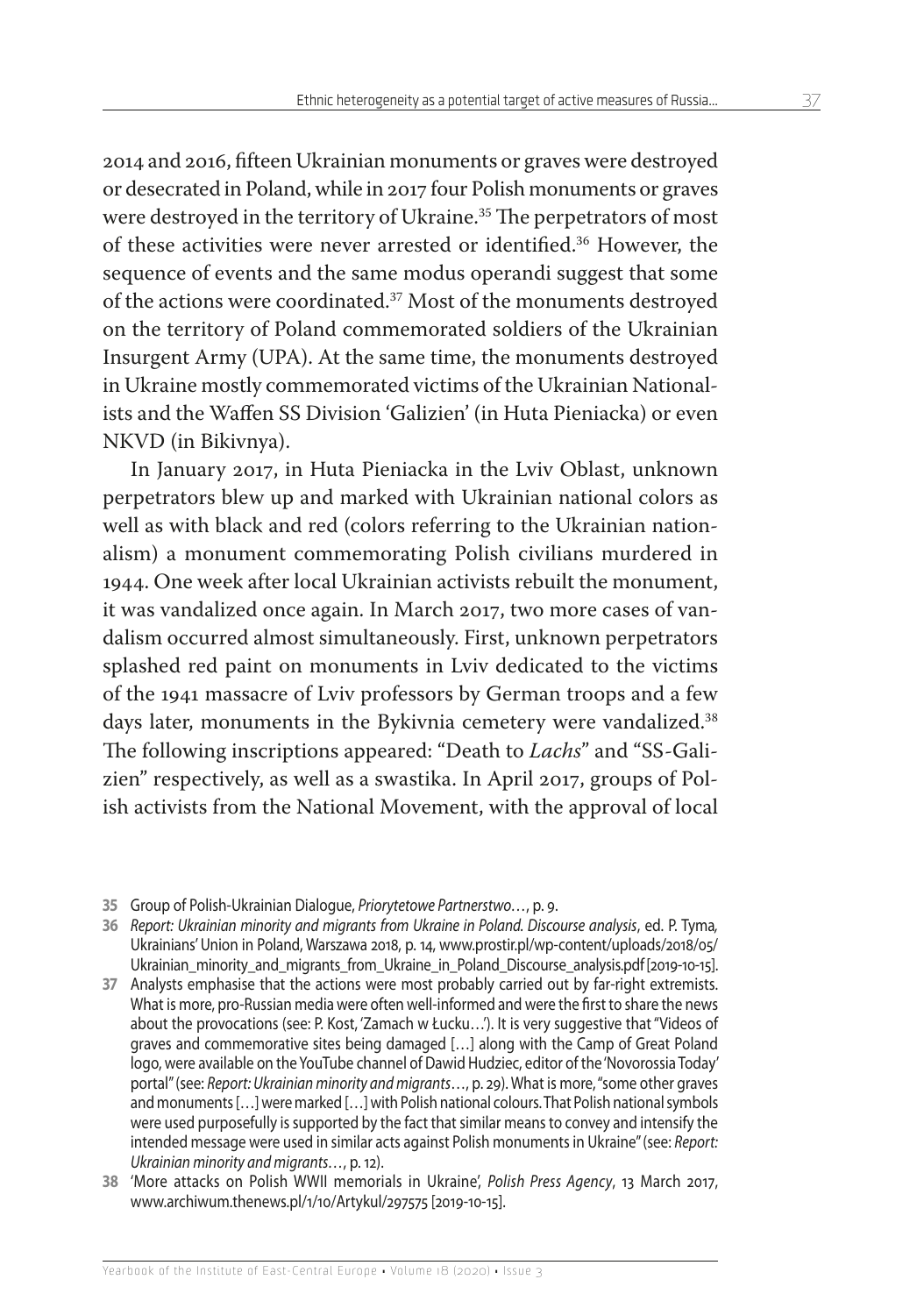authorities, brazenly demolished an illegal pantheon of the soldiers of the UPA39 located in the cemetery in Hruszowice in South-Eastern Poland. As a result of this act, the Ukrainian Institute of National Remembrance suspended all exhumations of Polish victims who are buried in Ukraine.

#### **5.2. Attack on the consulate in Lutsk**

On the night of March 29, 2017, the Polish consulate in Lutsk (Volhynia Oblast) was attacked. The explosion was caused by an RPG-26 grenade launcher, but there were no casualties. Not only Andrii Deshchystia, but also the then Minister of Foreign Affairs, Pavlo Klimkin, suggested the provocative, and externally inspired character of the attack.<sup>40</sup> In October 2017, the then Minister of Internal Affairs, Arsen Avakov, stated that the perpetrators of the attack had been identified and taken into custody. Members of the organized crime group called "Torpedoes" were also accused of several other acts, including an attack against the US Embassy in Kyiv and acts of anti-Semitism. Security services captured a group leader who, allegedly, was close to the former deputies from the Party of Region.<sup>41</sup> It is also worth noting that in February 2017 the Polish consulate in Lviv was covered with splashes of red paint and that someone wrote "our land"<sup>42</sup> on the fence.<sup>43</sup>

#### **5.3. Bombing attack**

In December 2017, a bomb exploded under a Polish tourist bus near Lviv. The explosion happened late at night in the parking lot of the hotel and again there were no casualties.<sup>44</sup> The bombing took place just

- **39** G. Motyka, 'Nieustający polsko-ukraiński…', pp. 34-35.
- **40** P. Klimkin, Twitter post, 28 March 2017, www.twitter.com/pavloklimkin/status/84697680 9614934018 [2019-10-15].
- **41** 'MVD razoblachilo OPG, prichastnuyu k vzryvam u posol'stv, oskverneniyu sinagogi v Umani i drugim rezonansnym prestupleniyam', 112.ua, 2 October 2017, www.112.ua/glavnye-novosti/ oskvernenie-sinagog-i-vzryvy-u-posolstv-razoblachena-gruppirovka-torpedy-prichastnaya-krazzhiganiyu-ksenofobii-i-mezhdunarodnym-konfliktam-413995.html [2019-10-15].
- **42** The inscription was most probably not finished and should state "our land our heroes".
- **43** 'Napisy na polskim konsulacie we Lwowie. "Kolejna prowokacja"', TVPInfo, 8 February 2017, www. tvp.info/28985710/napisy-na-polskim-konsulacie-we-lwowie-kolejna-prowokacja [2019-10-15].
- **44** Ministry of Foreign Affairs of Poland, *Komunikat MSZ w sprawie incydentu z udziałem polskiego autokaru pod Lwowem*, 10 December 2017, www.msz.gov.pl/pl/aktualnosci/wiadomosci/komunikat\_msz\_w\_sprawie\_incydentu\_z\_udzialem\_polskiego\_autokaru\_pod\_lwowem [2019-10-15].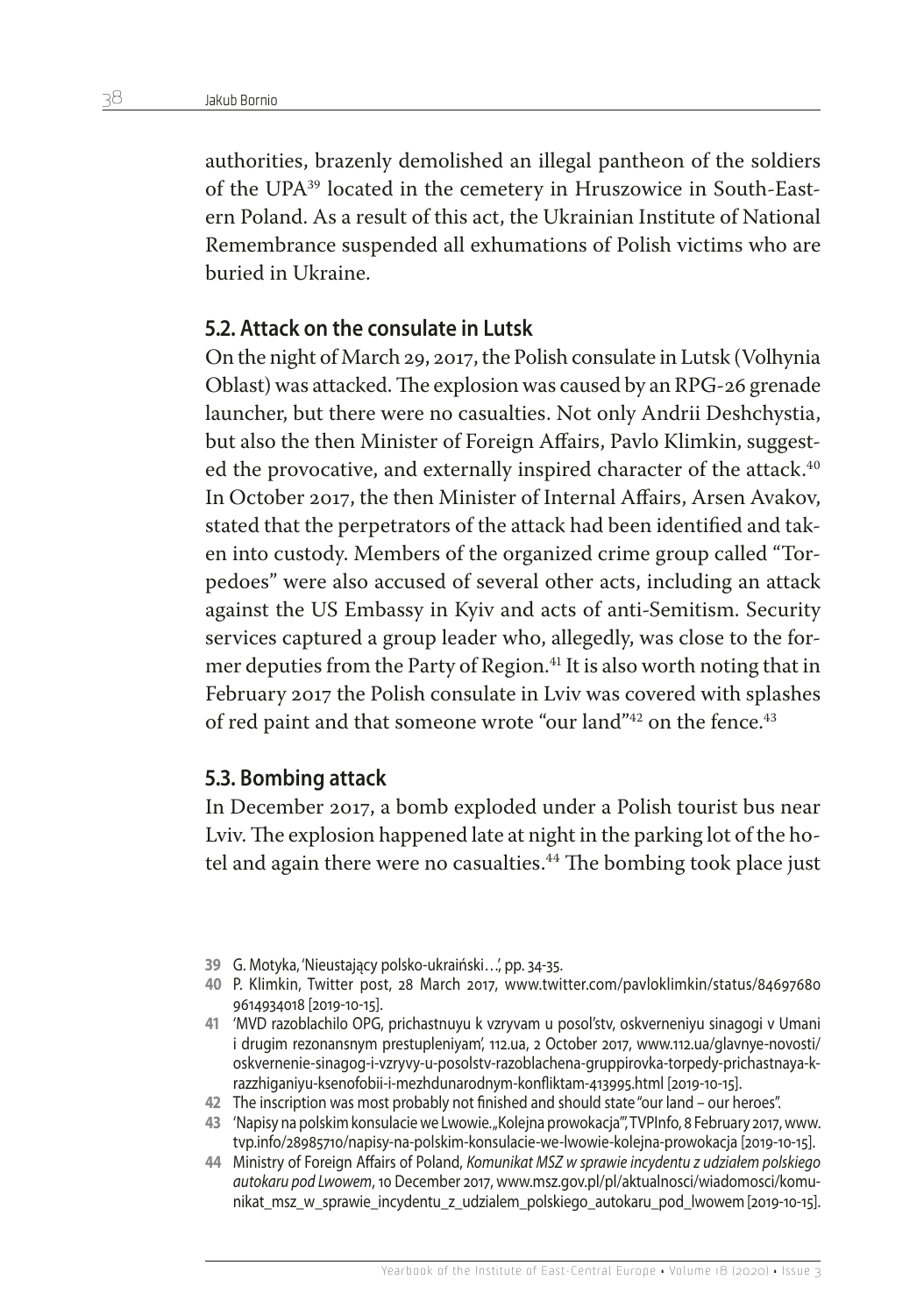four days before the official visit of the Polish President to Ukraine. This fact did not go unnoticed by the Ukrainian authorities. Klimkin condemned the attack, stating that "Someone is trying hard to drive a wedge between us and Poland as well as to disrupt the visit of president Duda. [...] And I'm telling the provocateurs, it is not going to work."45

### **5.4. Fake manifestations of Poles**

On March 12, 2017, Ukrainian police officers accidentally withheld a blockade of the road near Mostyska (Polish-Ukrainian border crossing). Police officers stopped a bus that was being driven with the headlights off. The officers who searched the bus found posters written in Polish with errors. The next day, the Head of the State Police in the Lviv Oblast, Valery Sereda, explained that there were 35 people on the bus who had been paid to join a protest. None of them were Polish. What is more, the contributors were initially told that the protest was being held against the Shakhtar football club. When they got on the bus they were told to go to Mostyska and were offered 50-100 UAH to take part in the protest. Sereda associated this provocation with other anti-Polish incidents in Lviv and Podkamin which had happened only two days before.<sup>46</sup>

Finally, on March 29, 2017 (the same day that the consulate in Lutsk was attacked) a protest by Ukraine citizens masquerading as Poles took place in Gryada in the Lviv Oblast. Around 150-200 people blocked the highway to the border crossing in Rava-Ruska. Protesters were holding banners with slogans in Polish and Ukrainian such as "Stop the genocide of Poles", "Hands off the monuments", "This is also our land."<sup>47</sup> Sereda stated that the protest was "another phase of our enemy's activity […] The objective was to create a good picture for the media", which could be used for the PSYOPS. He also claimed that

- **45** P. Klimkin, Twitter post, 10 December 2017, www.twitter.com/PavloKlimkin/status/93983 8129896349696 [2019-10-15].
- **46** I. Revunova, 'U l'vivs'kiy politsiyi rozpovily podrobytsi zatrymannya avtobusa z antyukrayins'kymy plakatamy', zaxid.net, 13 March 2017, www.zaxid.net/u\_lvivskiy\_politsiyi\_rozpovili\_podrobitsi\_ zatrimannya\_avtobusa\_z\_antiukrayinskimi\_plakatami\_n1420388 [2019-10-15].
- **47** I. Panchyhyn, 'Aktsiyu u Hryadi orhanizuvaly prychetni do obstrilu pol's'koho konsul'stva u Luts'ku', zaxid.net, 29 March 2017, www.zaxid.net/aktsiyu\_u\_gryadi\_organizuvali\_prichetni\_do\_obstrilu polskogo konsulstva u lutsku n1421965 [2019-10-15].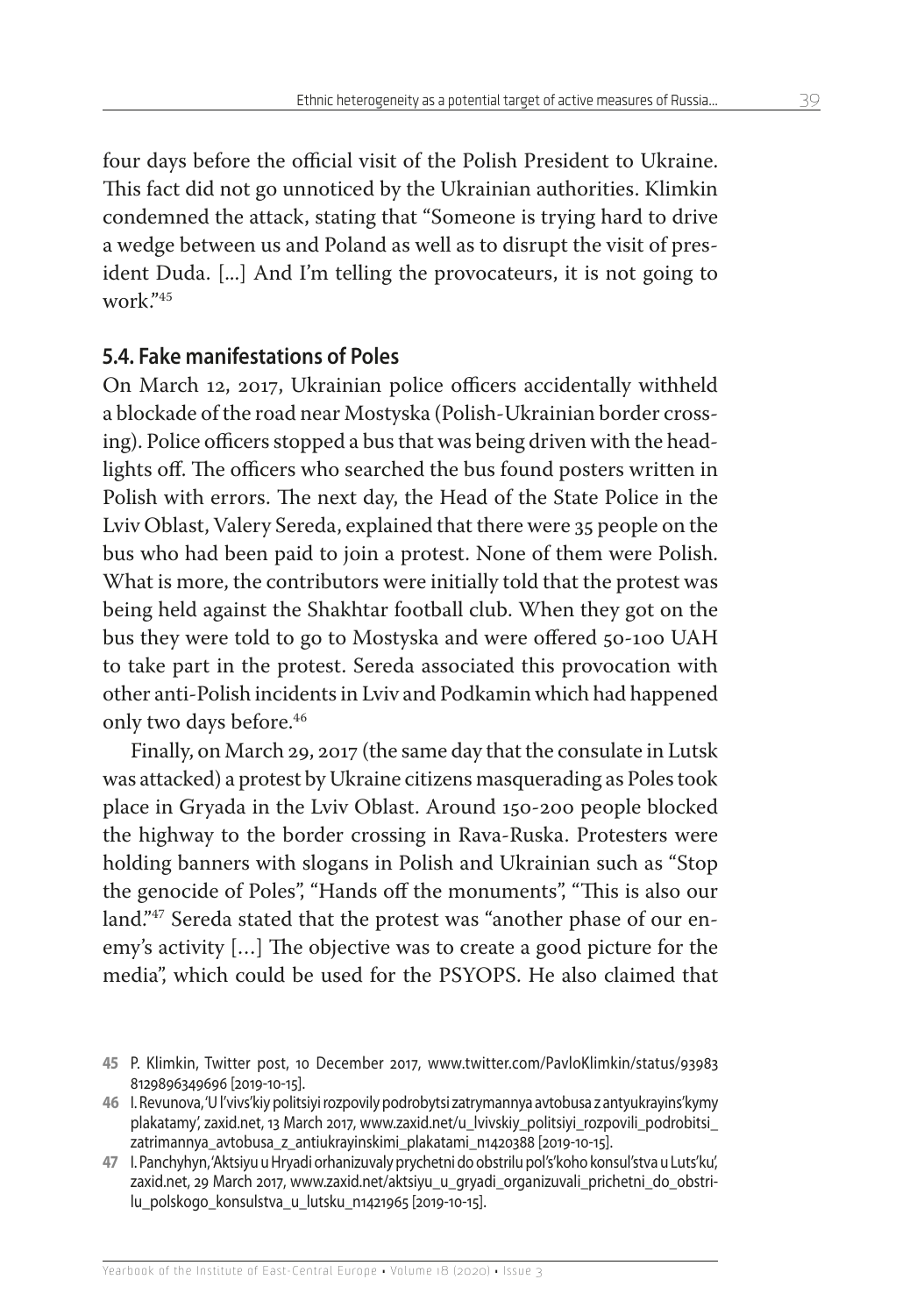there were no Poles among the participants.<sup>48</sup> Viktor Andreychuk, Head of SBU in the Lviv Oblast, stated (immediately after the events) that Russian special forces were responsible for these events.<sup>49</sup> The organizer of the protest was sentenced to three years and six months in prison.50 In May 2017 the SBU accused Nikolay Dulsky, the leader of the group "Nazhdak" of being responsible for this and other provocative actions<sup>51</sup>

#### **5.5. Burning of the Hungarian House**

In the early morning hours of December 4, 2018, three men threw Molotov cocktails into the building of the Hungarian Association of Culture in Uzhgorod and spray-painted Nazi symbols on the walls. In February 2019, the ABW arrested three Polish citizens suspected of having committed this attack. Two of them were associated with the far-right organization "Falanga." During the interrogation, one of the defendants, who pleaded guilty, confessed that he had received 1500 euro to undertake these actions from Manuel Ochsenreiter, former assistant to Markus Frohnmaier, member of the Bundestag and pro-Russian politician from the "Alternative für Deutschland" party.52 He had met Ochsenreiter in Warsaw at a meeting organized by the European Center for Geopolitical Analysis, which was founded by Mateusz Piskorski, leader of a pro-Russian party "Zmiana," who is imprisoned for espionage in Poland. The European Center for Geopolitical Analysis is considered to be one of the main channels of Russian

- **49** 'Za provokatsiyeyu na L'vivshchyni stoyat' rosiys'ki spetssluzhby SBU', galinfo.com.ua, 29 March 2017, www.galinfo.com.ua/news/za\_provokatsiieyu\_na\_lvivshchyni\_stoyat\_rosiyski\_spetssluzhby\_\_andreychuk\_256139.html [2019-10-15].
- **50** The Prosecutor's Office, 'Na L'vivshchyni na 3 roky i 6 misyatsiv pozbavlennya voli zasudyly ostann'oho iz orhanizatoriv perekryttya trasy "L'viv-Rava-Rus'ka"', 9 January 2019, www.lviv.gp. gov.ua/ua/news.html?\_m=publications&\_c=view&\_t=rec&id=243226 [2019-10-15].
- **51** 'Initsiatorom protestiv na terytoriyi Ukrayiny ye lider orhanizatsiyi "Nazhdak" Dul's'kyy SBU', censor.net, 15 May 2017, www.censor.net.ua/ua/video\_news/439844/initsiatorom\_protestiv\_ na\_terytoriyi\_ukrayiny\_ye\_lider\_organizatsiyi\_najdak\_dulskyyi\_sbu\_video [2019-10-15].
- **52** B. Knight, 'AfD worker accused of ordering arson attack in Ukraine', *Deutche Welle*, 15 January 2019, www.dw.com/en/afd-worker-accused-of-ordering-arson-attack-in-ukraine/a-47093618 [2019-10-15].

**<sup>48</sup>** J. Lavryshyn, 'Perekryttya dorohy L'viv – Rava-Rus'ka rozsliduyut' yak rozpalyuvannya mizhnatsional'noyi vorozhnechi', zaxid.net, 29 March 2017, www.zaxid.net/perekrittya\_dorogi lviv\_ravaruska rozsliduyut yak rozpalyuvannya mizhnatsionalnoyi vorozhnechi n1421918 [2019-10-15].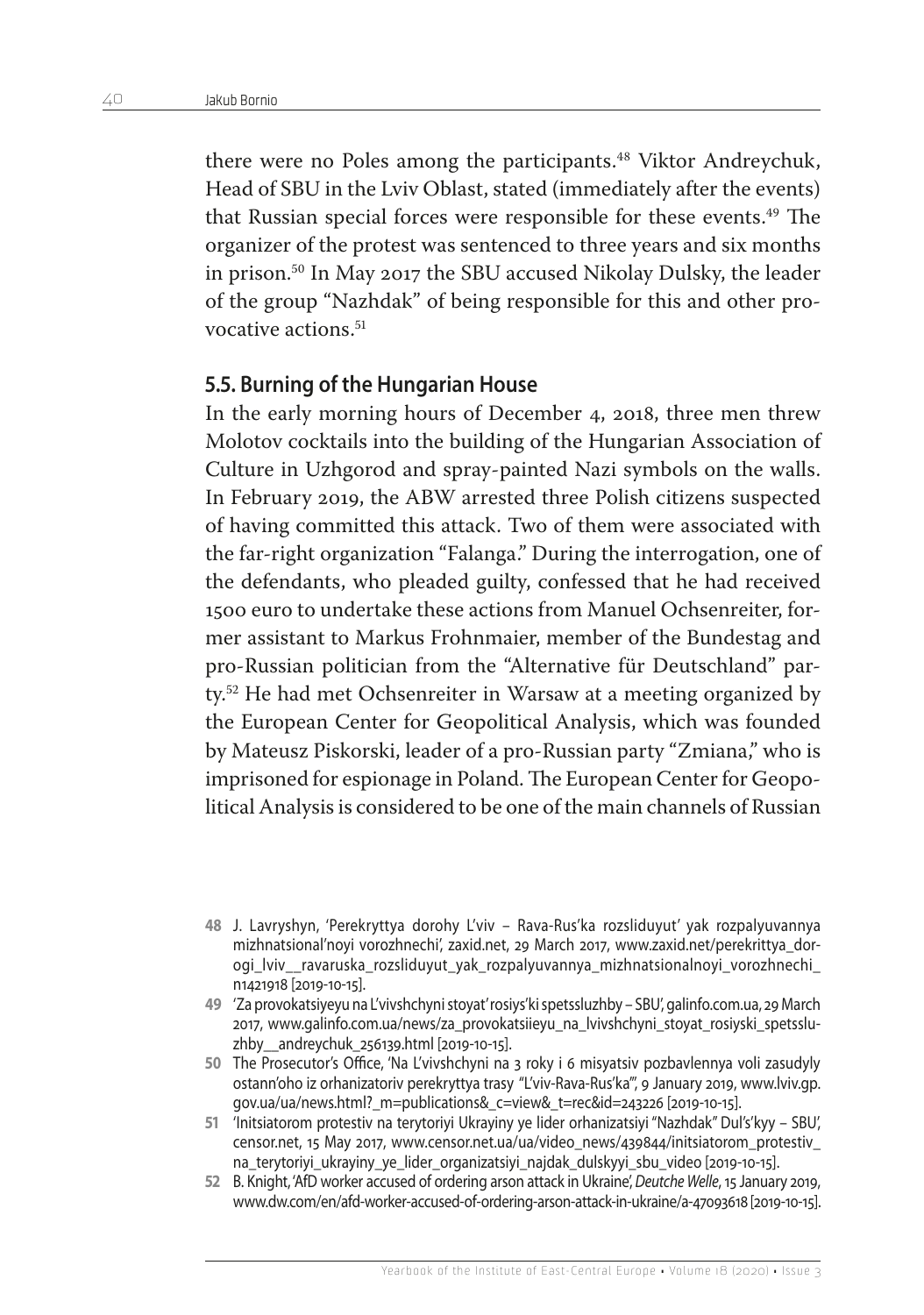influence in Poland.53 In 2016 Frohnmaier, Piskorski and Ochsenreiter founded the German Center for Eurasian Studies in Berlin.<sup>54</sup> The provocation was most probably organised to shift responsibility to "Ukrainian radicals" and to deteriorate Hungarian-Ukrainian relations, which are very tense anyway.

**6.** Identification of vulnerabilities<br>
Galeotti contends that active measures are the product of geography and culture (one should add history as well) and therefore every region and country is vulnerable to different approaches.<sup>55</sup> Tensions over the interpretation of historical events together with heterogeneity make Poland and Ukraine vulnerable to Russian meddling. Most of the aforementioned cases remain unsolved, while all of them disclose which sectors are vulnerable to potential external interference. Mass devastation of places of national remembrance poses a challenge to both Ukraine and Poland. The divergent historical memory of the nations, the unclear legal status of monuments, as well as the lack of will to rebuild some of them, do not alleviate the situation either. Tendentious media coverage of such events and specific exploitation of social media<sup>56</sup> may encourage a mutual negative perception of both nations or even public unrest as well as inducing social tensions between dominant ethnos and minorities,<sup>57</sup> particularly due to the fact that the monuments were often destroyed in such a way so as to suggest that the perpetrators were Ukrainian or Polish nationalists.58 One should bear in mind that history plays a key role in the Russian modus operandi in general. Rewriting and whitewashing history as part of the narrative allows Russia to med-

**<sup>53</sup>** P. Krekó et al., *The Weaponization of Culture*…, pp. 50, 55.

**<sup>54</sup>** B. Knight, 'AfD worker…'

**<sup>55</sup>** M. Galeotti, 'Controlling Chaos…', p. 6; The same is noted by F.S. Larrabee et al., *Russia and the West…*, p. 51; K. Giles et al., *The Russian Challenge*, Chatham House, 2015, pp. 46-48.

**<sup>56</sup>** G.H. Karlsen, 'Divide and rule…', pp. 6-7; P. Krekó et al., *The Weaponization of Culture*…, pp. 51-53.

**<sup>57</sup>** See the attack on the church procession in Przemyśl in June 2016.

**<sup>58</sup>** Due to the fact that on a general basis Poles do not trust media with a direct Russian background, Russia's influence spread via media which propagate Moscow's statements (see e.g. Krekó et al., *The Weaponization of Culture*…, pp. 51-53).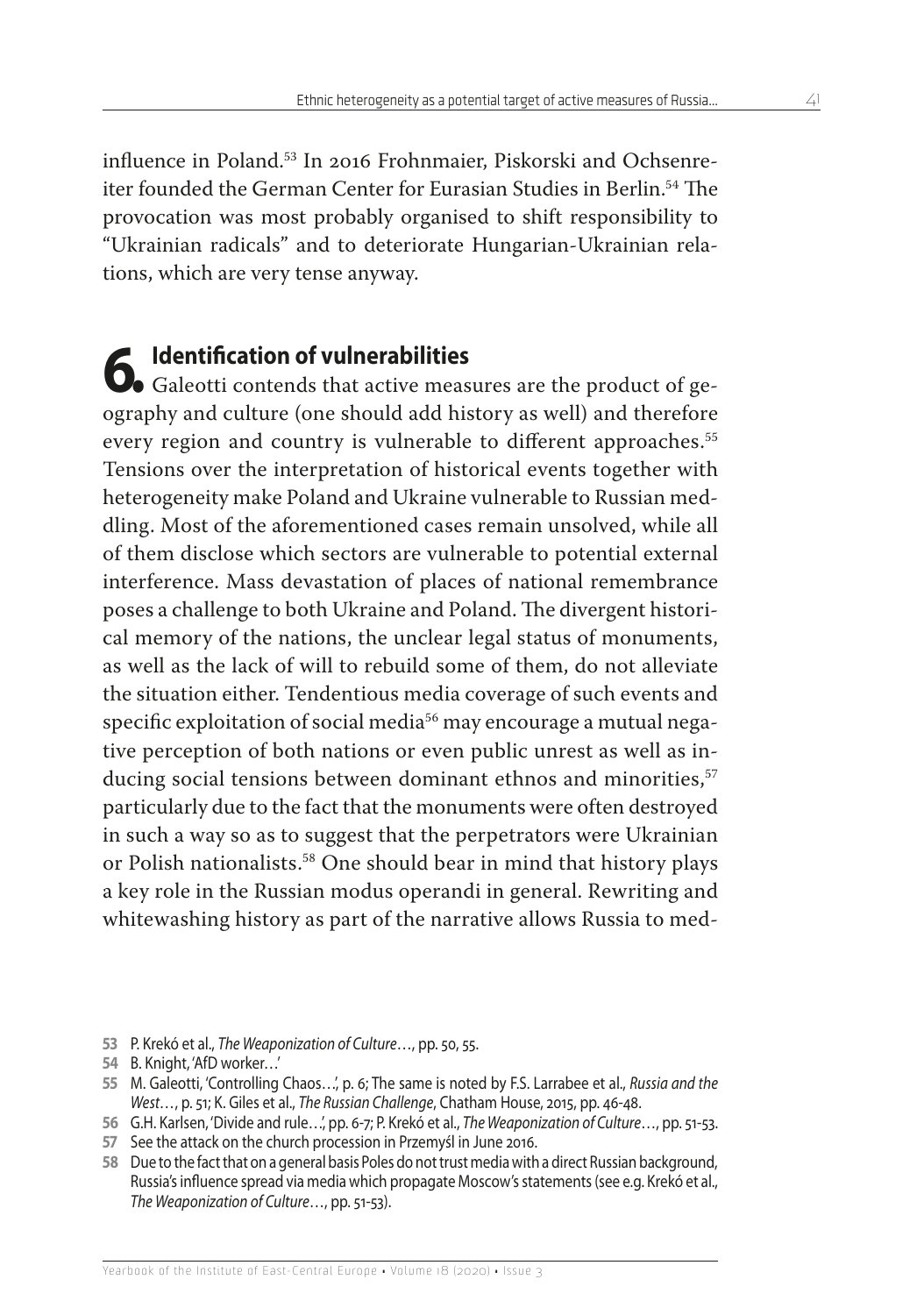dle in the affairs of some nations but also to legitimize or justify its actions<sup>59</sup>

As shown above, consulates and embassies as well as centers of national culture remain potentially vulnerable to provocative actions. Bearing in mind that "the receiving State is under a special duty to take all appropriate steps to protect the premises of the mission,"60 any event of this kind may harm bilateral relations between Poland and Ukraine as well as discrediting the host country internationally. It refers mostly to Ukraine due to the state's internal instability.

Special attention must be paid also to the risk of a direct attack on people. This risk is caused by the large-scale immigration of Ukrainian citizens to Poland but also a great number of Polish tourists visiting Ukraine<sup>61</sup> and the presence of autochthonic minorities in both countries, as shown by the bombing of the Polish tourist bus.

Finally, special attention ought to be paid to the minorities themselves, as their general feelings of exclusion, oppression or dissatisfaction could be fuelled and used for political purposes by external actors, including Russia according to its "divide and rule" approach.<sup>62</sup> The last two cases clearly disclose the possibility of such a scenario. Additionally, the burning of the Hungarian house shows that some actions do not necessarily need to be conducted by intelligence officers but can be performed by proxies. This enables all external actors to deny any links with a given issue.

It is important to point out that tensions among ordinary people might occur as an indirect impact of active measures. The spread of media reports about conflictual events and their perfunctory interpretation can cause negative perception among both national groups. All of the above may potentially deteriorate bilateral relations by diminishing public support for cooperation, which has an obvious impact on the political elites. It does not go unnoticed by the external powers who may take advantage of it and use such circumstances for

**<sup>59</sup>** G.H. Karlsen, 'Divide and rule…', p. 10.

**<sup>60</sup>** Vienna Convention on Diplomatic Relations 1961, art. 22.2.

**<sup>61</sup>** Around 1,2 million Poles visited Ukraine in 2017. In: State Statistic Service of Ukraine, *Foreign citizens who visited Ukraine in 2017*, www.ukrstat.gov.ua/operativ/operativ2013/tyr/tyr\_e/vig2017\_e.htm [2020-01-12].

**<sup>62</sup>** G.H. Karlsen, 'Divide and rule…', p. 2.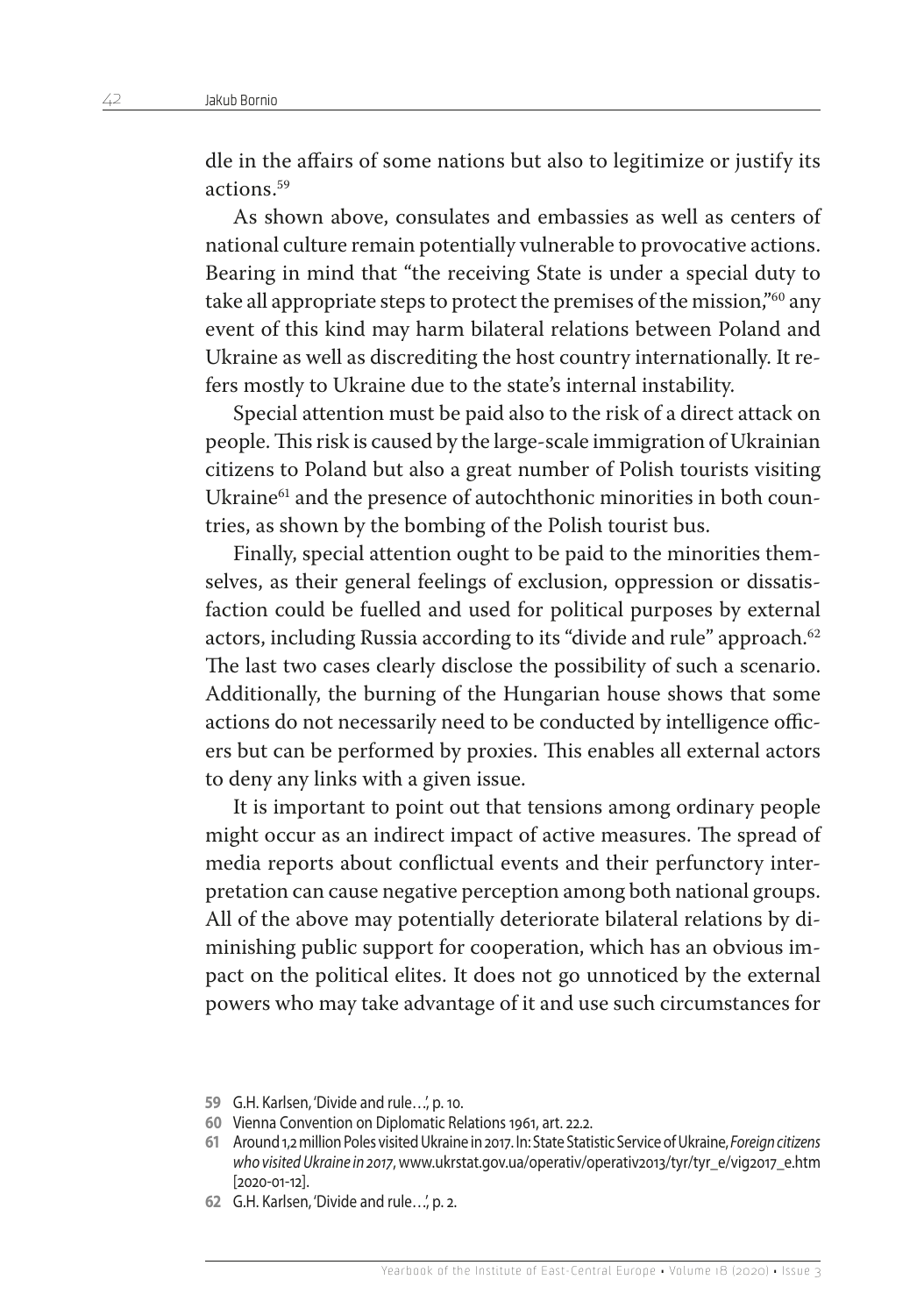their own purposes. Due to its unique geopolitical interests, assets, and the tradition of active measures, Russia is particularly interested in such actions. In the context of minorities, it aims to create as many intrastate division lines as possible.63 As noted by Keir Giles, keeping disputes alive is a distinctive element of the Russian approach to leverage against its neighbors.64

On the other hand, the fact that most of the cases remain unsolved undermines the credibility of both Polish and Ukrainian authorities. It needs to be emphasized once again that the direct responsibility of Russia for the above-mentioned events cannot be easily proven. Furthermore, responsibility for all of them can be easily transferred to far-right movements. Additionally, the role of Russia could be also indirect, for example inspirational. Russia's activities in Poland and other countries where pro-Russian opinions are rather marginal are mainly indirect.65 The possibility should not be excluded that some of the actions were performed by radicals who merely sympathize with Russian views – even unwillingly. Thus, such cases could intentionally remain unsolved by Polish or Ukrainian authorities in order to ease tensions or to not fuel propaganda.

## **Conclusions**

Due to the geopolitical circumstances, Ukraine is a pivot area which became a zone of struggles for influence. Russia is trying to prevent the development of cooperation between Ukraine and the West by various means. The heterogeneity of East-Central Europe as well as its complicated historical experiences entail various international tensions and conflicts which could be potentially catalyzed and instrumentalized by a scope of actors. As demonstrated in this article, the risk of such conflictual events occurring is not only a possibility but has become a reality. It is not as simple, however, as attributing direct responsibility for such actions to Russia, although Russia has the geopolitical interest and experience in using active measures. It

**<sup>63</sup>** Ibidem, p. 6.

**<sup>64</sup>** K. Giles et al., *The Russian Challenge*…, p. 41.

**<sup>65</sup>** P. Krekó et al., *The Weaponization of Culture…*, pp. 8, 50.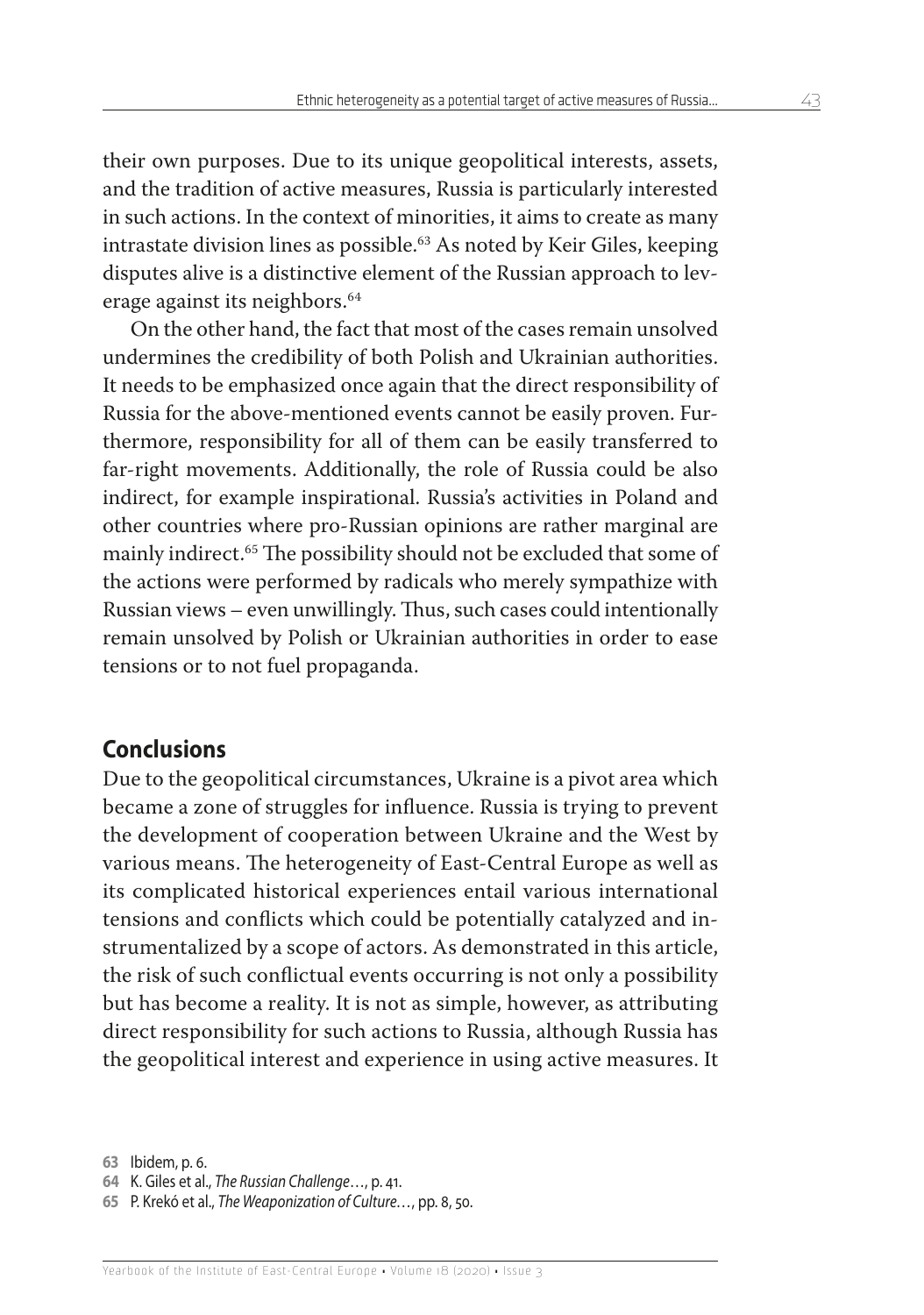is noteworthy that Russia's assets go beyond those presented here. As explained, such a strategy has more than one target group. Thus, it presents a challenge to the whole region and does not include Polish-Ukrainian relations only. One should bear in mind, however, that not all of the events are necessarily influenced by Russia. Therefore, both Poland and Ukraine should be aware of the geopolitical significance of the bilateral tensions and make an effort to resolve conflictual issues.

#### **References**

- ABW, *Raport z działalności ABW w 2014 r.*, Warszawa 2015, [www.infolupki.](https://infolupki.pgi.gov.pl/sites/default/files/czytelnia_pliki/1/raport_2015_int.pdf) [pgi.gov.pl/sites/default/files/czytelnia\\_pliki/1/raport\\_2015\\_int.pdf](https://infolupki.pgi.gov.pl/sites/default/files/czytelnia_pliki/1/raport_2015_int.pdf).
- 'Ambasador Ukrainy: to atak na stosunki polsko-ukraińskie', TVPInfo, 29 March 2017, [www.tvp.info/29706800/ambasador-ukrainy-to-atak](https://www.tvp.info/29706800/ambasador-ukrainy-to-atak-na-stosunki-polskoukrainskie)[na-stosunki-polskoukrainskie.](https://www.tvp.info/29706800/ambasador-ukrainy-to-atak-na-stosunki-polskoukrainskie)
- Balzer, H., 'The Ukraine Invasion and Public Opinion', *Georgetown Journal of International Affairs*, vol. 16, no. 1, 2015.
- Darczewska, J., Żochowski, P., 'Active measures. Russia's key export', *CES Point of view*, no. 64, June 2017, www.osw.waw.pl/sites/default/files/pw\_64\_ang\_ active-measures\_net\_0.pdf.
- Fundacja Batorego, Dyskusja "Wołyń 1943 granice kompromisu", 24 October 2016, https://youtu.be/lBpRwW0ZuuM.
- Galeotti, M., 'Controlling Chaos: How Russia Manages Its Political War in Europe', European Council on Foreign Relations, *Policy Brief*, no. 228, 2017.
- Giles, K. et al., *The Russian Challenge*, Chatham House, 2015.
- Group of Polish-Ukrainian Dialogue, *Priorytetowe Partnerstwo. Wspólna wizja stosunków polsko-ukraińskich*, Kyiv–Warsaw 2017, www.batory.org. pl/upload/files/pdf/Priorytetowe\_Partnerstwo.pdf.
- 'Initsiatorom protestiv na terytoriyi Ukrayiny ye lider orhanizatsiyi "Nazhdak" Dul's'kyy – SBU', censor.net, 15 May 2017, [www.censor.net.ua/ua/](https://censor.net.ua/ua/video_news/439844/initsiatorom_protestiv_na_terytoriyi_ukrayiny_ye_lider_organizatsiyi_najdak_dulskyyi_sbu_video) [video\\_news/439844/initsiatorom\\_protestiv\\_na\\_terytoriyi\\_ukrayiny\\_ye\\_](https://censor.net.ua/ua/video_news/439844/initsiatorom_protestiv_na_terytoriyi_ukrayiny_ye_lider_organizatsiyi_najdak_dulskyyi_sbu_video) [lider\\_organizatsiyi\\_najdak\\_dulskyyi\\_sbu\\_video.](https://censor.net.ua/ua/video_news/439844/initsiatorom_protestiv_na_terytoriyi_ukrayiny_ye_lider_organizatsiyi_najdak_dulskyyi_sbu_video)
- Jaroszewicz, M., 'Migration from Ukraine to Poland. The trend stabilises', *CES Report*, October 2018, [www.osw.waw.pl/sites/default/files/Report\\_Migra](http://www.osw.waw.pl/sites/default/files/Report_Migration%20from%25%2020Ukraine_net.pdf)[tion%20from% 20Ukraine\\_net.pdf](http://www.osw.waw.pl/sites/default/files/Report_Migration%20from%25%2020Ukraine_net.pdf).
- Juurvee, I., 'The resurrection of "active measures": Intelligence services as a part of Russia's influencing toolbox', *Hybrid CoE Strategic Analysis,* April 2018, www.hybridcoe.fi/wp-content/uploads/2018/05/Strategic-Analysis-2018-4-Juurvee.pdf.
- Karlsen, G.H., 'Divide and rule: ten lessons about Russian political influence activities in Europe', *Palgrave Communications*, vol. 5, 2019, https://doi. org/10.1057/s41599-019-0227-8.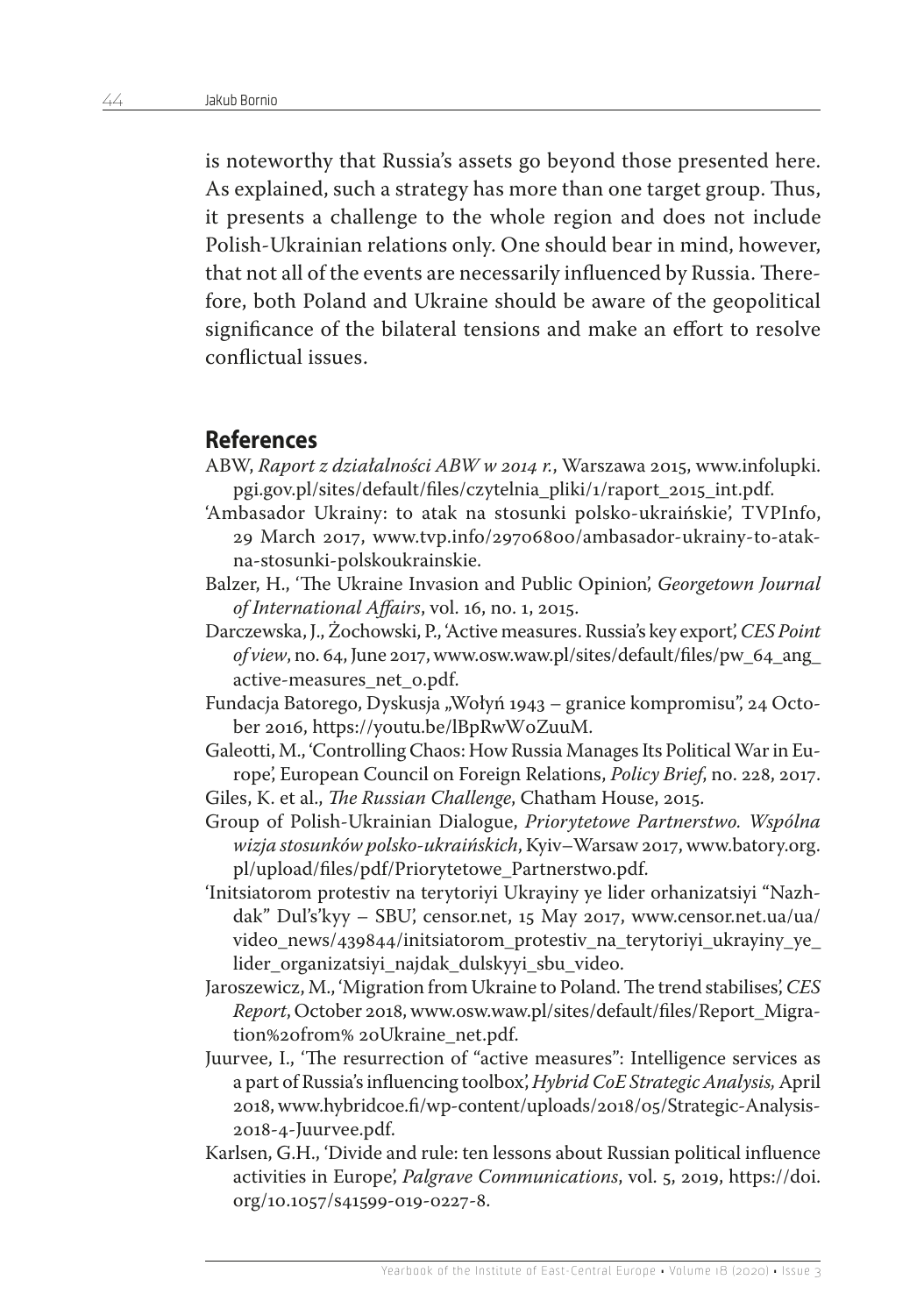- Klimkin, P., Twitter post, 28 March 2017, [www.twitter.com/pavloklimkin/](https://twitter.com/pavloklimkin/status/846976809614934018) [status/846976809614934018](https://twitter.com/pavloklimkin/status/846976809614934018).
- Klimkin, P., Twitter post, 10 December 2017, [www.twitter.com/PavloKlim](https://twitter.com/PavloKlimkin/status/939838129896349696)[kin/status/939838129896349696](https://twitter.com/PavloKlimkin/status/939838129896349696).
- Knight, B., 'AfD worker accused of ordering arson attack in Ukraine', *Deutche Welle*, 15 January 2019, www.dw.com/en/afd-worker-accused-of-orderingarson-attack-in-ukraine/a-47093618.
- Konferencja prasowa Prezydentów Polski i Ukrainy, prezydent.pl, 31 August 2019, [https://youtu.be/T6cvUCvrR20.](https://www.youtube.com/watch?v=T6cvUCvrR20)
- Kost, P., 'Zamach w Łucku: Dlaczego Rosja skutecznie psuje relacje polsko-ukraińskie?', *Defence24*, 30 March 2017, [www.defence24.pl/za](https://www.defence24.pl/zamach-w-lucku-dlaczego-rosja-skutecznie-psuje-relacje-polsko-ukrainskie-3-czynniki)[mach-w-lucku-dlaczego-rosja-skutecznie-psuje-relacje-polsko-ukrain](https://www.defence24.pl/zamach-w-lucku-dlaczego-rosja-skutecznie-psuje-relacje-polsko-ukrainskie-3-czynniki)[skie-3-czynniki.](https://www.defence24.pl/zamach-w-lucku-dlaczego-rosja-skutecznie-psuje-relacje-polsko-ukrainskie-3-czynniki)
- Kowal, P., *Testament Prometeusza. Źródła polityki wschodniej III Rzeczypospolitej*, Warszawa–Wojnowice 2018.
- Krekó, P. et al., *The Weaponization of Culture: Kremlin's Traditional Agenda and the Export of Values to Central Europe*, Political Capital Institute, 4 August 2016, [www.politicalcapital.hu/wpcontent/uploads/PC\\_reac](http://www.politicalcapital.hu/wpcontent/uploads/PC_reactionary_values_CEE_20160727.pdf)tionary values CEE 20160727.pdf.
- 'Kremlin financing Polish radicals: tasks, payments, and reporting to Moscow', informnapalm.org, 18 March 2017, [www.informnapalm.org/en/](https://informnapalm.org/en/kremlin-financing-polish-radicals-tasks-payments-reporting-moscow/) [kremlin-financing-polish-radicals-tasks-payments-reporting-moscow/](https://informnapalm.org/en/kremlin-financing-polish-radicals-tasks-payments-reporting-moscow/).
- Larrabee, F.S. et al., *Russia and the West After the Ukrainian Crisis. European Vulnerabilities to Russian Pressures*, RAND 2017, [www.rand.org/pubs/](http://www.rand.org/pubs/research_reports/RR1305.html) [research\\_reports/RR1305.html](http://www.rand.org/pubs/research_reports/RR1305.html).
- Lavryshyn, J., 'Perekryttya dorohy L'viv Rava-Rus'ka rozsliduyut' yak rozpalyuvannya mizhnatsional'noyi vorozhnechi', zaxid.net, 29 March 2017, [www.zaxid.net/perekrittya\\_dorogi\\_lviv\\_\\_ravaruska\\_rozsliduyut\\_ yak\\_](http://www.zaxid.net/perekrittya_dorogi_lviv__ravaruska_rozsliduyut_%20yak_rozpalyuvannya_mizhnatsionalnoyi_vorozhnechi_n1421918) [rozpalyuvannya\\_mizhnatsionalnoyi\\_vorozhnechi\\_n1421918](http://www.zaxid.net/perekrittya_dorogi_lviv__ravaruska_rozsliduyut_%20yak_rozpalyuvannya_mizhnatsionalnoyi_vorozhnechi_n1421918).
- Law on Defence, *FEDERAL'NYY ZAKON Ob oborone*, 1996.
- Ministry of Foreign Affairs of Poland, *Komunikat MSZ w sprawie incydentu z udziałem polskiego autokaru pod Lwowem*, 10 December 2017, [www.](https://msz.gov.pl/pl/aktualnosci/wiadomosci/komunikat_msz_w_sprawie_incydentu_z_udzialem_polskiego_autokaru_pod_lwowem) [msz.gov.pl/pl/aktualnosci/wiadomosci/komunikat\\_msz\\_w\\_sprawie\\_](https://msz.gov.pl/pl/aktualnosci/wiadomosci/komunikat_msz_w_sprawie_incydentu_z_udzialem_polskiego_autokaru_pod_lwowem) [incydentu\\_z\\_udzialem\\_polskiego\\_autokaru\\_pod\\_lwowem.](https://msz.gov.pl/pl/aktualnosci/wiadomosci/komunikat_msz_w_sprawie_incydentu_z_udzialem_polskiego_autokaru_pod_lwowem)
- 'More attacks on Polish WWII memorials in Ukraine', *Polish Press Agency*, 13 March 2017, [www.archiwum.thenews.pl/1/10/Artykul/297575](http://archiwum.thenews.pl/1/10/Artykul/297575).
- Motyka, G., 'Nieustający polsko-ukraiński spór o historię', *Sprawy Międzynarodowe*, no. 1, 2018, https://doi.org/10.35757/sm.2018.71.1.03.
- 'MVD razoblachilo OPG, prichastnuyu k vzryvam u posol'stv, oskverneniyu sinagogi v Umani i drugim rezonansnym prestupleniyam', 112.ua, 2 October 2017, [www.112.ua/glavnye-novosti/oskvernenie-sinagog-i-vzryvy-u-po](https://112.ua/glavnye-novosti/oskvernenie-sinagog-i-vzryvy-u-posolstv-razoblachena-gruppirovka-torpedy-prichastnaya-k-razzhiganiyu-ksenofobii-i-mezhdunarodnym-konfliktam-413995.html)[solstv-razoblachena-gruppirovka-torpedy-prichastnaya-k-razzhiganiyu](https://112.ua/glavnye-novosti/oskvernenie-sinagog-i-vzryvy-u-posolstv-razoblachena-gruppirovka-torpedy-prichastnaya-k-razzhiganiyu-ksenofobii-i-mezhdunarodnym-konfliktam-413995.html)[ksenofobii-i-mezhdunarodnym-konfliktam-413995.html.](https://112.ua/glavnye-novosti/oskvernenie-sinagog-i-vzryvy-u-posolstv-razoblachena-gruppirovka-torpedy-prichastnaya-k-razzhiganiyu-ksenofobii-i-mezhdunarodnym-konfliktam-413995.html)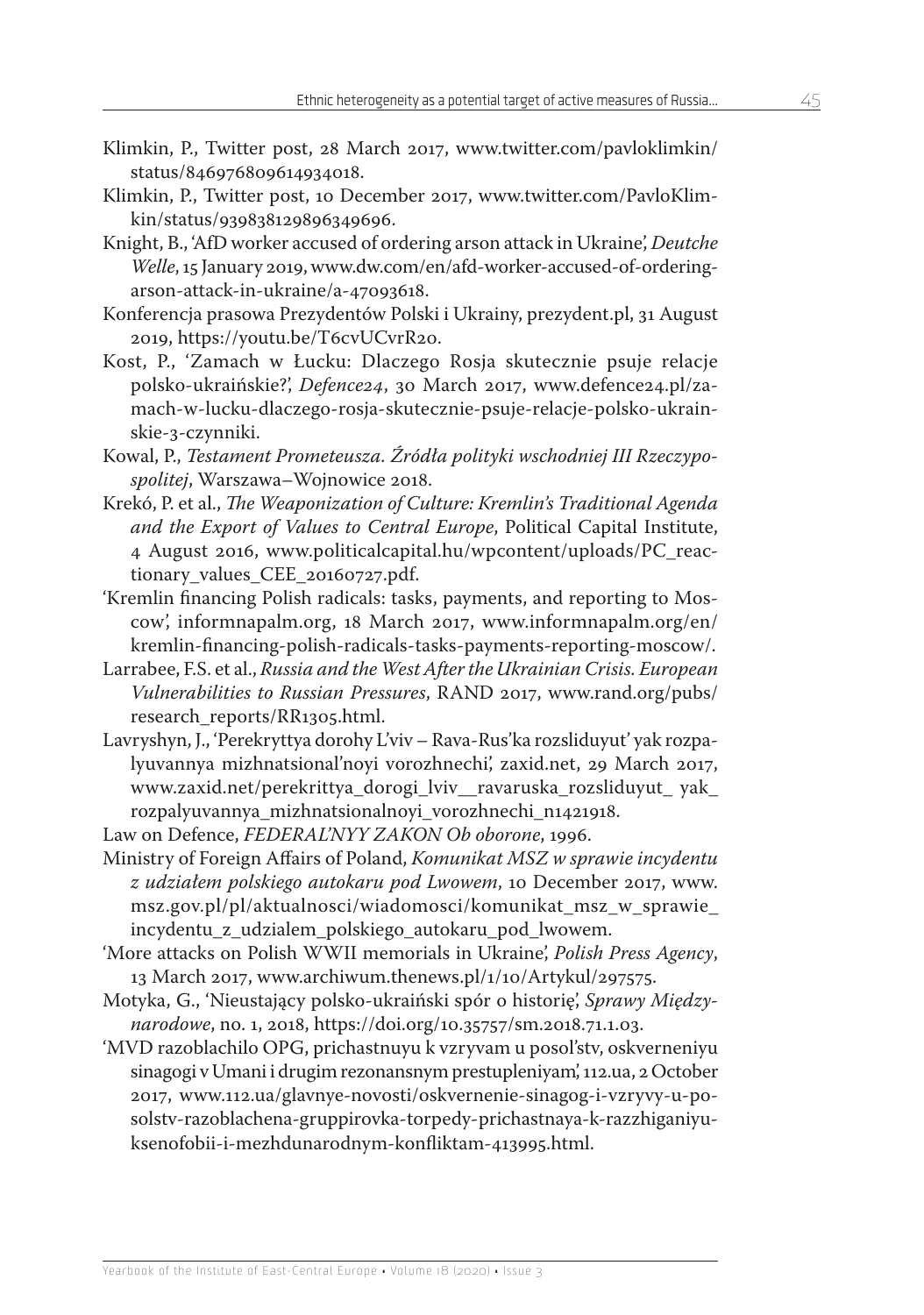- 'Napisy na polskim konsulacie we Lwowie. "Kolejna prowokacja"', TVPInfo, 8 February 2017, [www.tvp.info/28985710/napisy-na-polskim-konsulacie](https://www.tvp.info/28985710/napisy-na-polskim-konsulacie-we-lwowie-kolejna-prowokacja)[we-lwowie-kolejna-prowokacja.](https://www.tvp.info/28985710/napisy-na-polskim-konsulacie-we-lwowie-kolejna-prowokacja)
- Osadchuk, B., *Ukraina, Polska, świat*, Sejny 2010.
- Panchyhyn, I., 'Aktsiyu u Hryadi orhanizuvaly prychetni do obstrilu pol's'koho konsul'stva u Luts'ku', zaxid.net, 29 March 2017, [www.zaxid.net/aktsiyu\\_u\\_](http://www.zaxid.net/aktsiyu_u_%20gryadi_organizuvali_prichetni_do_obstrilu_polskogo_konsulstva_u_lutsku_n1421965)  gryadi organizuvali prichetni do obstrilu polskogo konsulstva u lut[sku\\_n1421965.](http://www.zaxid.net/aktsiyu_u_%20gryadi_organizuvali_prichetni_do_obstrilu_polskogo_konsulstva_u_lutsku_n1421965)
- 'Poroshenko: Vid superechky pol's'koho ta ukrayins'koho narodiv vyhraye lyshe tretiy', *Ukrayins'ka Pravda*, 8 July 2018, [www.pravda.com.ua/](https://www.pravda.com.ua/news/2018/07/8/7185669/) [news/2018/07/8/7185669/.](https://www.pravda.com.ua/news/2018/07/8/7185669/)
- President of the Republic of Poland, President of Ukraine, *Wspólne oświadczenie prezydentów Polski i Ukrainy o porozumieniu i pojednaniu obu narodów*, Kyiv, 21 May 1997, [www.pwin.pl/Publikacje/biu3\\_151.pdf.](http://www.pwin.pl/Publikacje/biu3_151.pdf)
- President of the Russian Federation, *Voyennaya doktrina Rossiyskoy Federatsii*, 25 December 2014.
- Putin, V., 'Annual Address to the Federal Assembly of the Russian Federation', kremlin.ru, 25 April 2005, [www.en.kremlin.ru/events/president/](http://en.kremlin.ru/events/president/transcripts/22931) [transcripts/22931.](http://en.kremlin.ru/events/president/transcripts/22931)
- *Report: Ukrainian minority and migrants from Ukraine in Poland. Discourse analysis*, ed. P. Tyma, Ukrainians' Union in Poland, Warsaw 2018, [www.](https://prostir.pl/wp-content/uploads/2018/05/Ukrainian_minority_and_migrants_from_Ukraine_in_Poland_Discourse_analysis.pdf) [prostir.pl/wp-content/uploads/2018/05/Ukrainian\\_minority\\_and\\_mi](https://prostir.pl/wp-content/uploads/2018/05/Ukrainian_minority_and_migrants_from_Ukraine_in_Poland_Discourse_analysis.pdf)[grants\\_from\\_Ukraine\\_in\\_Poland\\_Discourse\\_analysis.pdf.](https://prostir.pl/wp-content/uploads/2018/05/Ukrainian_minority_and_migrants_from_Ukraine_in_Poland_Discourse_analysis.pdf)
- Revunova, I., 'U l'vivs'kiy politsiyi rozpovily podrobytsi zatrymannya avtobusa z antyukrayins'kymy plakatami', zaxid.net, 13 March 2017, [www.zaxid.](http://www.zaxid.net/u_lvivskiy_politsiyi_rozpovili_podrobitsi_%20zatrimannya_avtobusa_z_antiukrayinskimi_plakatami_n1420388) [net/u\\_lvivskiy\\_politsiyi\\_rozpovili\\_podrobitsi\\_ zatrimannya\\_avtobusa\\_z\\_](http://www.zaxid.net/u_lvivskiy_politsiyi_rozpovili_podrobitsi_%20zatrimannya_avtobusa_z_antiukrayinskimi_plakatami_n1420388) [antiukrayinskimi\\_plakatami\\_n1420388.](http://www.zaxid.net/u_lvivskiy_politsiyi_rozpovili_podrobitsi_%20zatrimannya_avtobusa_z_antiukrayinskimi_plakatami_n1420388)
- Rey, M.L., 'Na wojnie z kłamstwem', *Nowa Europa Wschodnia*, vol. 6, 2017.
- Sejm RP, Uchwała Sejmu Rzeczypospolitej Polskiej z dnia 22 lipca 2016 r. w sprawie oddania hołdu ofiarom ludobójstwa dokonanego przez nacjonalistów ukraińskich na obywatelach II Rzeczypospolitej Polskiej w latach 1943-1945, M.P. 2016, poz. 726.
- State Statistic Committee of Ukraine, *All-Ukrainian population census 2001*, [www.2001.ukrcensus.gov.ua/eng/results/general/nationality](http://2001.ukrcensus.gov.ua/eng/results/general/nationality).
- State Statistic Service of Ukraine, *Foreign citizens who visited Ukraine in 2017*, [www.ukrstat.gov.ua/operativ/operativ2013/tyr/tyr\\_e/vig2017\\_e.htm](http://www.ukrstat.gov.ua/operativ/operativ2013/tyr/tyr_e/vig2017_e.htm).
- Statistics Poland, *National Census of Population and Housing 2011*, [www.stat.](https://stat.gov.pl/spisy-powszechne/nsp-2011/) [gov.pl/spisy-powszechne/nsp-2011/.](https://stat.gov.pl/spisy-powszechne/nsp-2011/)
- Strokan, M., Taylor, B., 'Intelligence', in: *Routledge Handbook of Russian Foreign Policy*, ed. A.P. Tsygankov, Routledge, 2018, https://doi. org/10.4324/9781315536934-11.
- The Prosecutor's Office, 'Na L'vivshchyni na 3 roky i 6 misyatsiv pozbavlennya voli zasudyly ostann'oho iz orhanizatoriv perekryttya trasy "L'viv-Rava-Rus'ka"', 9 January 2019, [www.lviv.gp.gov.ua/ua/news.html?\\_](https://lviv.gp.gov.ua/ua/news.html?_m=publications&_c=view&_t=rec&id=243226) [m=publications&\\_c=view&\\_t=rec&id=243226.](https://lviv.gp.gov.ua/ua/news.html?_m=publications&_c=view&_t=rec&id=243226)